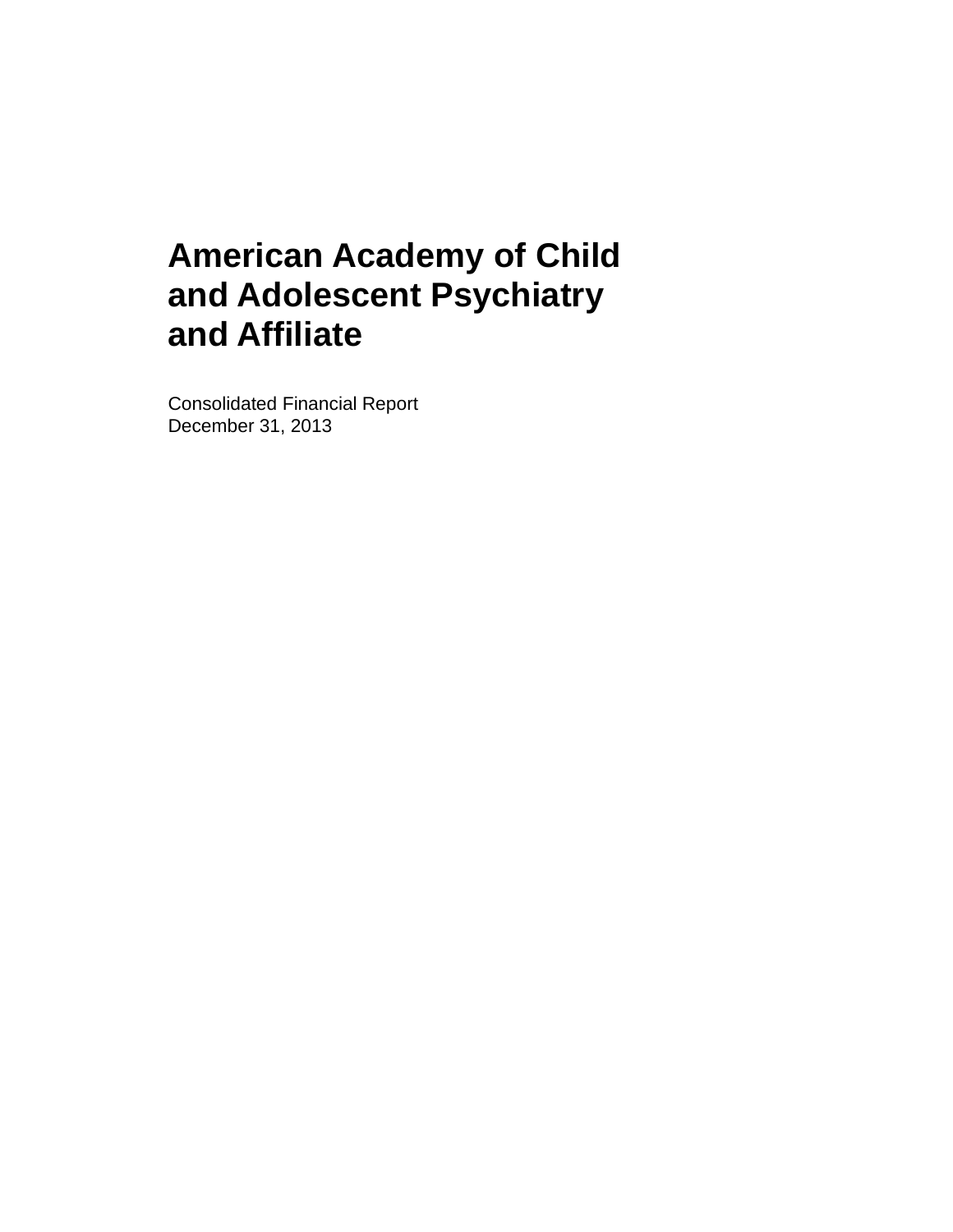## **Contents**

| Independent Auditor's Report                | $1 - 2$  |
|---------------------------------------------|----------|
|                                             |          |
| <b>Financial Statements</b>                 |          |
| <b>Consolidated Balance Sheet</b>           | 3        |
| <b>Consolidated Statement of Activities</b> | 4        |
| <b>Consolidated Statement of Cash Flows</b> | 5        |
| Notes to Consolidated Financial Statements  | $6 - 17$ |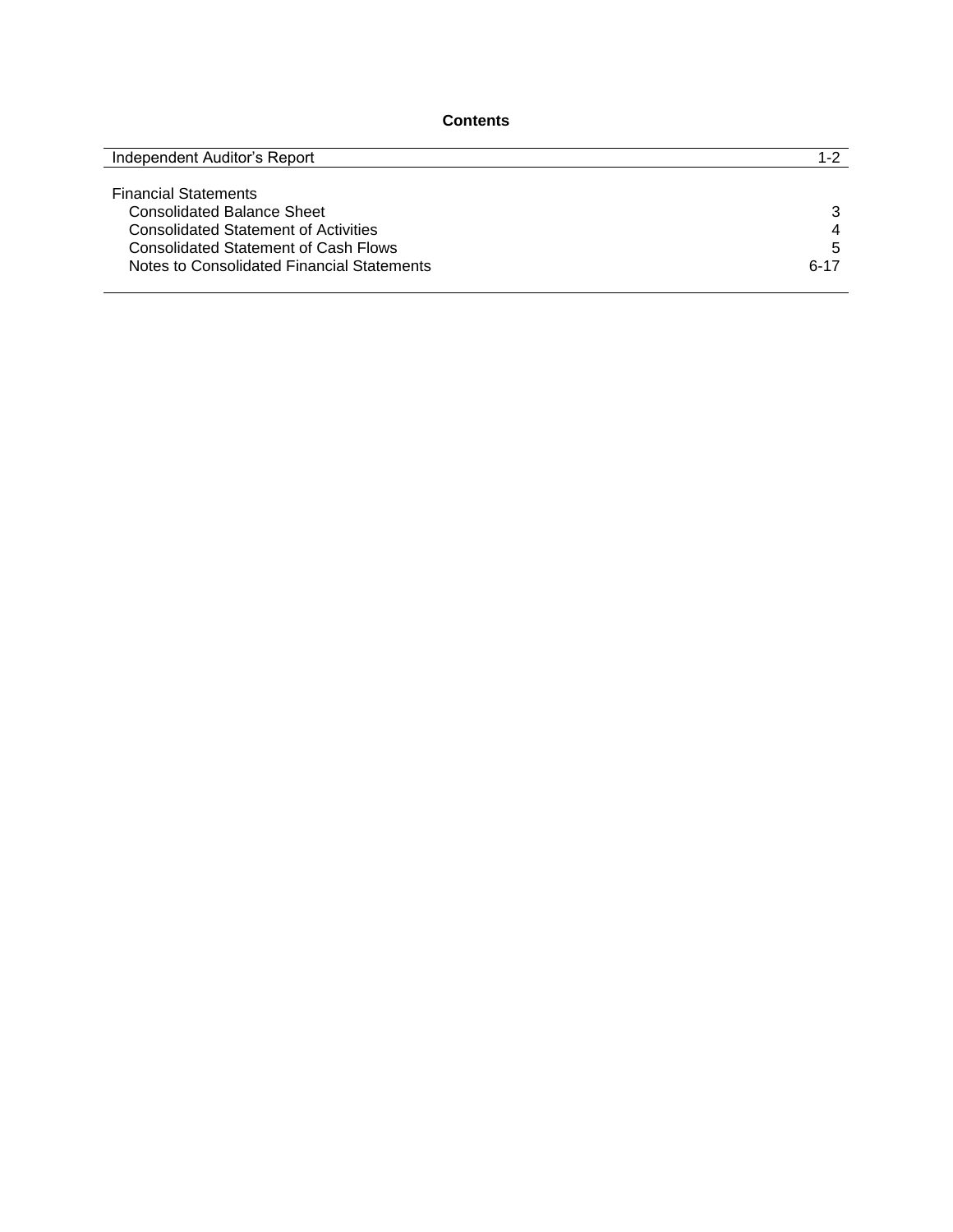

## **Independent Auditor's Report**

To the Council American Academy of Child and Adolescent Psychiatry Washington, D.C.

## **Report on the Financial Statements**

We have audited the accompanying consolidated financial statements of American Academy of Child and Adolescent Psychiatry and Affiliate (the Academy), which comprise the consolidated balance sheet as of December 31, 2013, and the related consolidated statements of activities and cash flows for the year then ended, and the related notes to the consolidated financial statements.

#### *Management's Responsibility for the Financial Statements*

Management is responsible for the preparation and fair presentation of these consolidated financial statements in accordance with accounting principles generally accepted in the United States of America; this includes the design, implementation, and maintenance of internal control relevant to the preparation and fair presentation of consolidated financial statements that are free from material misstatement, whether due to fraud or error.

## *Auditor's Responsibility*

Our responsibility is to express an opinion on these consolidated financial statements based on our audit. We conducted our audit in accordance with auditing standards generally accepted in the United States of America and the standards applicable to financial audits contained in *Government Auditing Standards,* issued by the Comptroller General of the United States. Those standards require that we plan and perform the audit to obtain reasonable assurance about whether the consolidated financial statements are free from material misstatement.

An audit involves performing procedures to obtain audit evidence about the amounts and disclosures in the consolidated financial statements. The procedures selected depend on the auditor's judgment, including the assessment of the risks of material misstatement of the consolidated financial statements, whether due to fraud or error. In making those risk assessments, the auditor considers internal control relevant to the entity's preparation and fair presentation of the consolidated financial statements in order to design audit procedures that are appropriate in the circumstances, but not for the purpose of expressing an opinion on the effectiveness of the entity's internal control. Accordingly, we express no such opinion. An audit also includes evaluating the appropriateness of accounting policies used and the reasonableness of significant accounting estimates made by management, as well as evaluating the overall presentation of the consolidated financial statements.

We believe that the audit evidence we have obtained is sufficient and appropriate to provide a basis for our audit opinion.

#### *Opinion*

In our opinion, the consolidated financial statements referred to above present fairly, in all material respects, the consolidated financial position of American Academy of Child and Adolescent Psychiatry and Affiliate as of December 31, 2013, and the changes in their net assets and their cash flows for the year then ended in accordance with accounting principles generally accepted in the United States of America.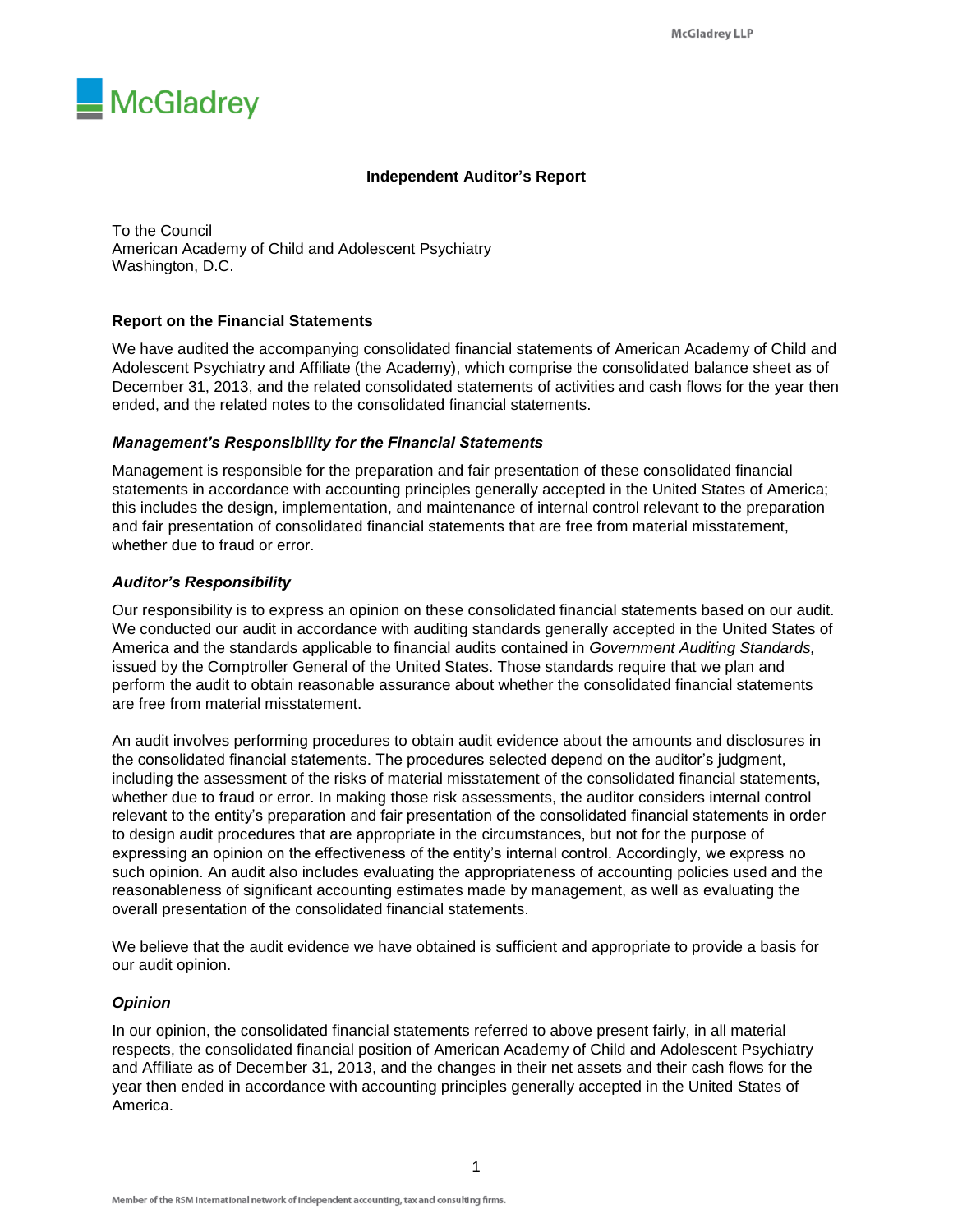#### **Report on Summarized Comparative Information**

We have previously audited the Academy's 2012 consolidated financial statements, and we expressed an unmodified audit opinion on those audited financial statements in our report dated September 20, 2013. In our opinion, the summarized comparative information presented herein as of and for the year ended December 31, 2012, is consistent, in all material respects, with the audited consolidated financial statements from which it has been derived.

#### **Emphasis of Matter**

As discussed in Note 1 to the consolidated financial statements, during the year ended December 31, 2013, American Academy of Child and Adolescent Psychiatry created American Association of Child and Adolescent Psychiatry. The comparative 2012 totals presented within the accompanying consolidated balance sheet, statement of activities, and statement of cash flows do not include balances, activities, or cash flows of American Association of Child and Adolescent Psychiatry.

#### **Other Reporting Required by** *Government Auditing Standards*

In accordance with *Government Auditing Standards*, we have also issued our report dated June 24, 2014 on our consideration of the Academy's internal control over financial reporting and on our tests of its compliance with certain provisions of laws, regulations, contracts, and grant agreements and other matters. The purpose of that report is to describe the scope of our testing of internal control over financial reporting and compliance and the results of that testing, and not to provide an opinion on internal control over financial reporting or on compliance. That report is an integral part of an audit performed in accordance with *Government Auditing Standards* in considering the Academy's internal control over financial reporting and compliance.

McGladrey LLP

Gaithersburg, Maryland June 24, 2014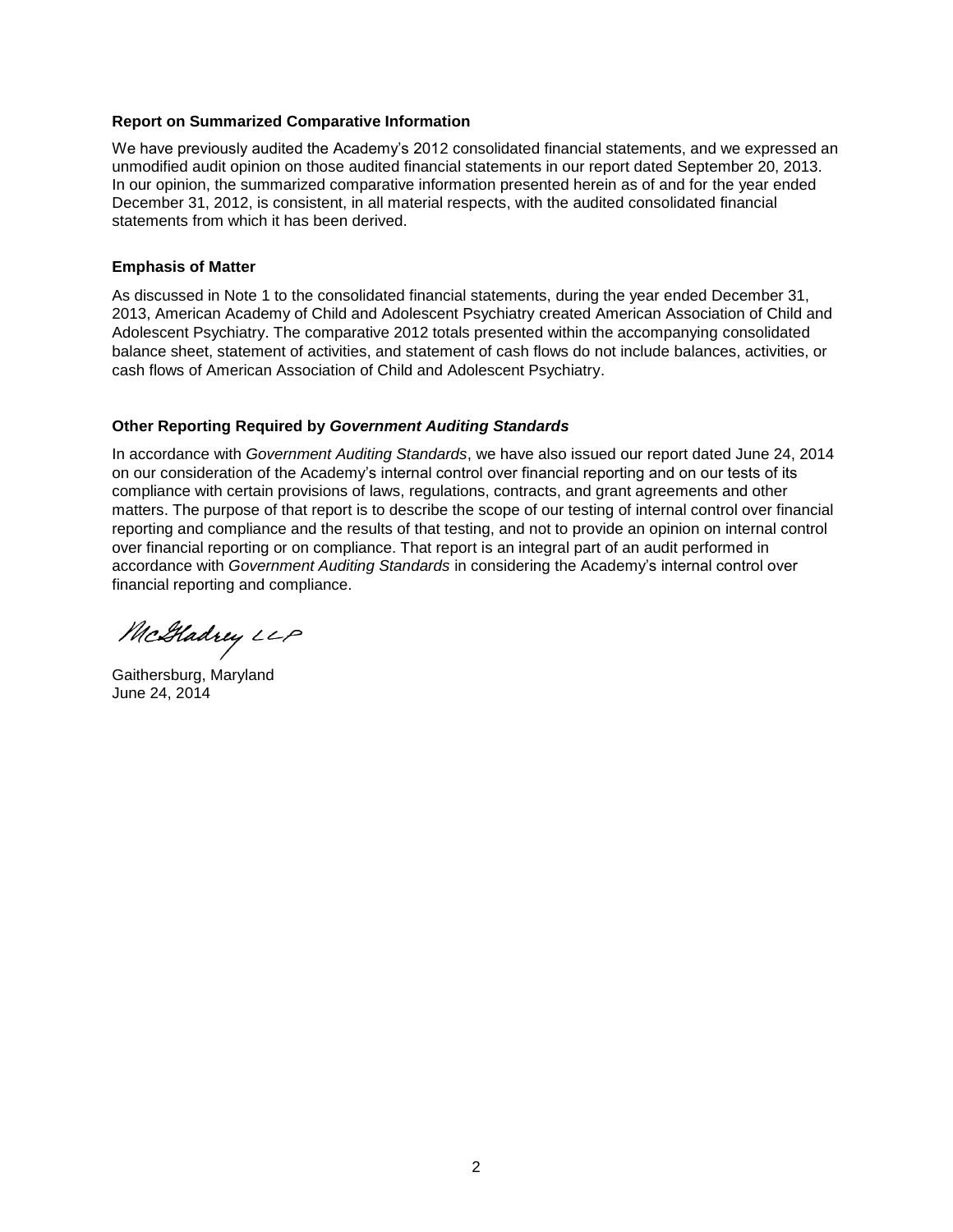## **Consolidated Balance Sheet December 31, 2013 (With Comparative Totals for 2012)**

| <b>Assets</b><br>Cash<br>\$<br>$AACAP - (c)(3)$<br>706,147<br>\$<br>1,690,831<br>$AMCAP - (c)(6)$<br>225,000<br>9,139,988<br>Investments<br>7,831,476<br>952,956<br>428,166<br>Receivables, net<br><b>Prepaid Expenses</b><br>259,827<br>186,506<br>Promises to Give, net<br>26,138<br>32,730<br>Property and Equipment, net<br>1,784,364<br>1,996,986<br>13,094,420<br>\$<br>12,166,695<br>S.<br><b>Liabilities and Net Assets</b><br>Liabilities<br>\$<br>875,092<br>\$<br>1,333,160<br>Accounts payable and accrued expenses<br>Deferred revenue:<br>$AACAP - (c)(3)$<br>1,346,405<br>1,843,999<br>$AMCAP - (c)(6)$<br>300,271<br>Regional council dues payable<br>241,014<br>244,914<br>Note payable<br>48,021<br>2,762,782<br>3,470,094<br>Commitments and Contingencies (Notes 7, 8, 9 and 10)<br><b>Net Assets</b><br>Unrestricted<br>Undesignated<br>6,317,987<br>4,998,046<br>906,541<br>Board-designated<br>846,043<br>7,224,528<br>5,844,089<br>Temporarily restricted<br>1,512,440<br>1,282,842<br>1,594,670<br>Permanently restricted<br>1,569,670<br>10,331,638<br>8,696,601<br>13,094,420<br>12,166,695<br>\$<br>æ. |  | 2013 | 2012 |
|------------------------------------------------------------------------------------------------------------------------------------------------------------------------------------------------------------------------------------------------------------------------------------------------------------------------------------------------------------------------------------------------------------------------------------------------------------------------------------------------------------------------------------------------------------------------------------------------------------------------------------------------------------------------------------------------------------------------------------------------------------------------------------------------------------------------------------------------------------------------------------------------------------------------------------------------------------------------------------------------------------------------------------------------------------------------------------------------------------------------------------|--|------|------|
|                                                                                                                                                                                                                                                                                                                                                                                                                                                                                                                                                                                                                                                                                                                                                                                                                                                                                                                                                                                                                                                                                                                                    |  |      |      |
|                                                                                                                                                                                                                                                                                                                                                                                                                                                                                                                                                                                                                                                                                                                                                                                                                                                                                                                                                                                                                                                                                                                                    |  |      |      |
|                                                                                                                                                                                                                                                                                                                                                                                                                                                                                                                                                                                                                                                                                                                                                                                                                                                                                                                                                                                                                                                                                                                                    |  |      |      |
|                                                                                                                                                                                                                                                                                                                                                                                                                                                                                                                                                                                                                                                                                                                                                                                                                                                                                                                                                                                                                                                                                                                                    |  |      |      |
|                                                                                                                                                                                                                                                                                                                                                                                                                                                                                                                                                                                                                                                                                                                                                                                                                                                                                                                                                                                                                                                                                                                                    |  |      |      |
|                                                                                                                                                                                                                                                                                                                                                                                                                                                                                                                                                                                                                                                                                                                                                                                                                                                                                                                                                                                                                                                                                                                                    |  |      |      |
|                                                                                                                                                                                                                                                                                                                                                                                                                                                                                                                                                                                                                                                                                                                                                                                                                                                                                                                                                                                                                                                                                                                                    |  |      |      |
|                                                                                                                                                                                                                                                                                                                                                                                                                                                                                                                                                                                                                                                                                                                                                                                                                                                                                                                                                                                                                                                                                                                                    |  |      |      |
|                                                                                                                                                                                                                                                                                                                                                                                                                                                                                                                                                                                                                                                                                                                                                                                                                                                                                                                                                                                                                                                                                                                                    |  |      |      |
|                                                                                                                                                                                                                                                                                                                                                                                                                                                                                                                                                                                                                                                                                                                                                                                                                                                                                                                                                                                                                                                                                                                                    |  |      |      |
|                                                                                                                                                                                                                                                                                                                                                                                                                                                                                                                                                                                                                                                                                                                                                                                                                                                                                                                                                                                                                                                                                                                                    |  |      |      |
|                                                                                                                                                                                                                                                                                                                                                                                                                                                                                                                                                                                                                                                                                                                                                                                                                                                                                                                                                                                                                                                                                                                                    |  |      |      |
|                                                                                                                                                                                                                                                                                                                                                                                                                                                                                                                                                                                                                                                                                                                                                                                                                                                                                                                                                                                                                                                                                                                                    |  |      |      |
|                                                                                                                                                                                                                                                                                                                                                                                                                                                                                                                                                                                                                                                                                                                                                                                                                                                                                                                                                                                                                                                                                                                                    |  |      |      |
|                                                                                                                                                                                                                                                                                                                                                                                                                                                                                                                                                                                                                                                                                                                                                                                                                                                                                                                                                                                                                                                                                                                                    |  |      |      |
|                                                                                                                                                                                                                                                                                                                                                                                                                                                                                                                                                                                                                                                                                                                                                                                                                                                                                                                                                                                                                                                                                                                                    |  |      |      |
|                                                                                                                                                                                                                                                                                                                                                                                                                                                                                                                                                                                                                                                                                                                                                                                                                                                                                                                                                                                                                                                                                                                                    |  |      |      |
|                                                                                                                                                                                                                                                                                                                                                                                                                                                                                                                                                                                                                                                                                                                                                                                                                                                                                                                                                                                                                                                                                                                                    |  |      |      |
|                                                                                                                                                                                                                                                                                                                                                                                                                                                                                                                                                                                                                                                                                                                                                                                                                                                                                                                                                                                                                                                                                                                                    |  |      |      |
|                                                                                                                                                                                                                                                                                                                                                                                                                                                                                                                                                                                                                                                                                                                                                                                                                                                                                                                                                                                                                                                                                                                                    |  |      |      |
|                                                                                                                                                                                                                                                                                                                                                                                                                                                                                                                                                                                                                                                                                                                                                                                                                                                                                                                                                                                                                                                                                                                                    |  |      |      |
|                                                                                                                                                                                                                                                                                                                                                                                                                                                                                                                                                                                                                                                                                                                                                                                                                                                                                                                                                                                                                                                                                                                                    |  |      |      |
|                                                                                                                                                                                                                                                                                                                                                                                                                                                                                                                                                                                                                                                                                                                                                                                                                                                                                                                                                                                                                                                                                                                                    |  |      |      |
|                                                                                                                                                                                                                                                                                                                                                                                                                                                                                                                                                                                                                                                                                                                                                                                                                                                                                                                                                                                                                                                                                                                                    |  |      |      |
|                                                                                                                                                                                                                                                                                                                                                                                                                                                                                                                                                                                                                                                                                                                                                                                                                                                                                                                                                                                                                                                                                                                                    |  |      |      |
|                                                                                                                                                                                                                                                                                                                                                                                                                                                                                                                                                                                                                                                                                                                                                                                                                                                                                                                                                                                                                                                                                                                                    |  |      |      |
|                                                                                                                                                                                                                                                                                                                                                                                                                                                                                                                                                                                                                                                                                                                                                                                                                                                                                                                                                                                                                                                                                                                                    |  |      |      |
|                                                                                                                                                                                                                                                                                                                                                                                                                                                                                                                                                                                                                                                                                                                                                                                                                                                                                                                                                                                                                                                                                                                                    |  |      |      |
|                                                                                                                                                                                                                                                                                                                                                                                                                                                                                                                                                                                                                                                                                                                                                                                                                                                                                                                                                                                                                                                                                                                                    |  |      |      |
|                                                                                                                                                                                                                                                                                                                                                                                                                                                                                                                                                                                                                                                                                                                                                                                                                                                                                                                                                                                                                                                                                                                                    |  |      |      |
|                                                                                                                                                                                                                                                                                                                                                                                                                                                                                                                                                                                                                                                                                                                                                                                                                                                                                                                                                                                                                                                                                                                                    |  |      |      |

See Notes to Consolidated Financial Statements.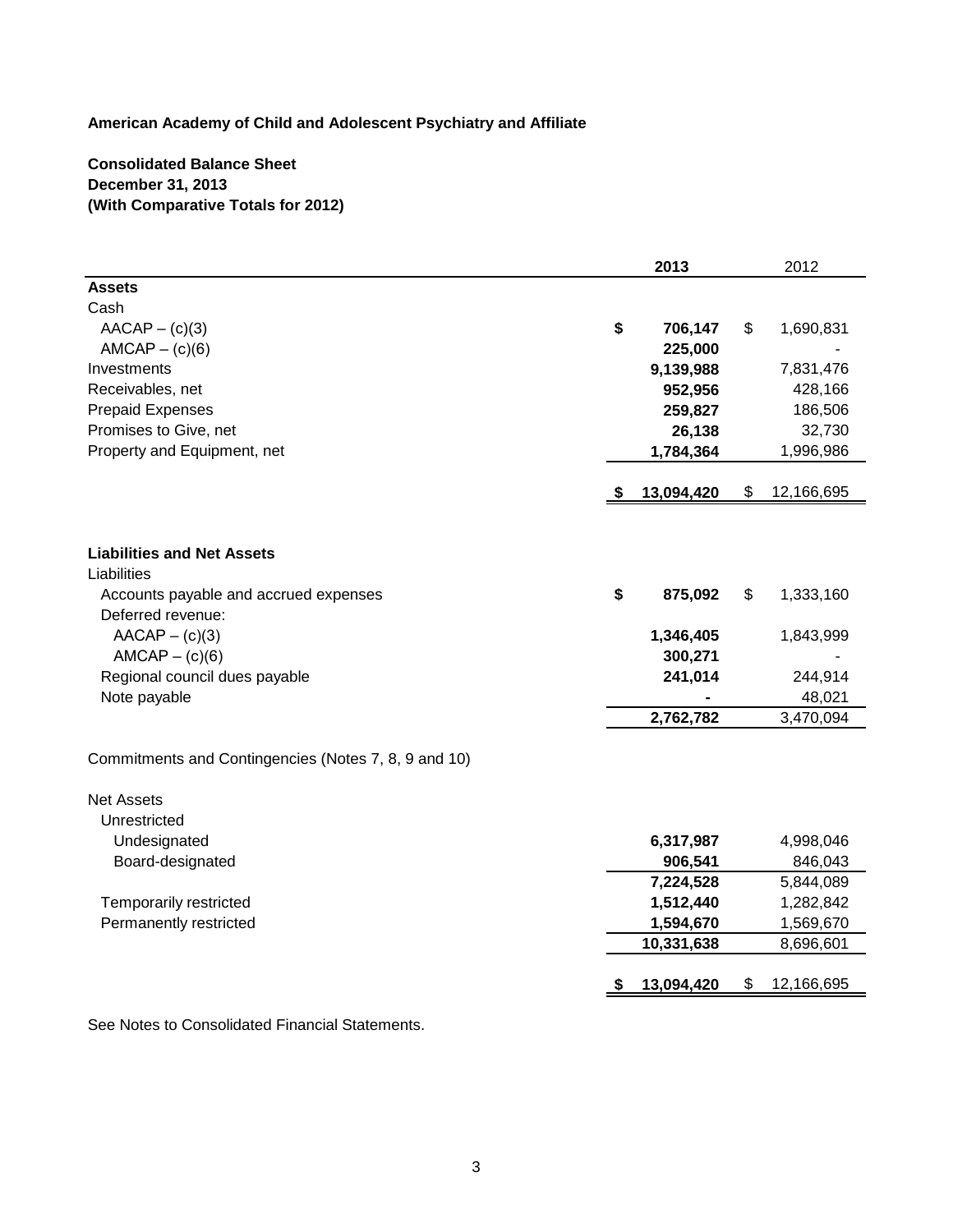# **Consolidated Statement of Activities Year Ended December 31, 2013 (With Comparative Totals for 2012)**

|                                       |                     |                   | 2013                     |                 |                 |
|---------------------------------------|---------------------|-------------------|--------------------------|-----------------|-----------------|
|                                       |                     | Temporarily       | Permanently              |                 | 2012            |
|                                       | <b>Unrestricted</b> | <b>Restricted</b> | <b>Restricted</b>        | Total           | Total           |
| Revenue and Support                   |                     |                   |                          |                 |                 |
| Membership dues and fees              | \$2,522,690         | \$                | \$                       | 2,522,690<br>\$ | \$<br>2,399,578 |
| Grants and contributions              | 1,664,013           | 450,864           | 25,000                   | 2,139,877       | 1,989,361       |
| Annual meeting and institutes         | 1,973,200           |                   |                          | 1,973,200       | 2,235,195       |
| Journal                               | 1,519,387           |                   |                          | 1,519,387       | 1,424,329       |
| Investment gain, net                  | 819,769             | 488,758           |                          | 1,308,527       | 829,165         |
| Publications                          | 262,459             |                   |                          | 262,459         | 231,903         |
| Member benefit royalties              | 170,478             |                   |                          | 170,478         | 171,340         |
| Advertising                           | 99,918              |                   |                          | 99,918          | 134,680         |
| Building - rental income              | 30,000              |                   |                          | 30,000          | 30,000          |
| Training                              | 22,328              |                   |                          | 22,328          | 17,140          |
| Other income                          | 10,128              |                   |                          | 10,128          | 34,259          |
| Net assets released from restrictions | 710,024             | (710, 024)        | $\overline{\phantom{a}}$ | $\overline{a}$  |                 |
| <b>Total revenue and support</b>      | 9,804,394           | 229,598           | 25,000                   | 10,058,992      | 9,496,950       |
| Expenses                              |                     |                   |                          |                 |                 |
| Program services:                     |                     |                   |                          |                 |                 |
| Annual meeting and institutes         | 1,667,038           |                   |                          | 1,667,038       | 1,910,040       |
| Grants                                | 1,244,792           |                   |                          | 1,244,792       | 1,170,884       |
| Components                            | 1,116,617           |                   |                          | 1,116,617       | 1,089,880       |
| <b>Special Funds</b>                  | 725,616             |                   |                          | 725,616         | 698,916         |
| Journal                               | 723,601             |                   |                          | 723,601         | 668,835         |
| Government affairs                    | 547,120             |                   |                          | 547,120         | 575,783         |
| Membership                            | 310,359             |                   |                          | 310,359         | 315,767         |
| Clinical practice                     | 227,368             |                   |                          | 227,368         | 279,289         |
| <b>Research initiatives</b>           | 207,915             |                   |                          | 207,915         | 263,080         |
| <b>AACAP News</b>                     | 146,261             |                   |                          | 146,261         | 185,918         |
| Communications                        | 136,501             |                   |                          | 136,501         |                 |
|                                       |                     |                   |                          |                 | 151,462         |
| Presidential initiatives              | 78,289              |                   |                          | 78,289          | 74,735          |
| Publications                          | 19,915              | -                 | $\blacksquare$           | 19,915          | 22,678          |
| <b>Total program services</b>         | 7,151,392           | $\blacksquare$    | $\overline{\phantom{a}}$ | 7,151,392       | 7,407,267       |
| Supporting services:                  |                     |                   |                          |                 |                 |
| Central office                        | 974,165             |                   |                          | 974,165         | 859,272         |
| Fundraising                           | 268,231             |                   |                          | 268,231         | 229,005         |
| <b>Building operations</b>            | 30,167              |                   |                          | 30,167          | 30,361          |
| <b>Total supporting services</b>      | 1,272,563           | $\blacksquare$    |                          | 1,272,563       | 1,118,638       |
| <b>Total expenses</b>                 | 8,423,955           |                   |                          | 8,423,955       | 8,525,905       |
| Change in net assets                  | 1,380,439           | 229,598           | 25,000                   | 1,635,037       | 971,045         |
| <b>Net Assets</b>                     |                     |                   |                          |                 |                 |
| Beginning                             | 5,844,089           | 1,282,842         | 1,569,670                | 8,696,601       | 7,725,556       |
| Ending                                | \$7,224,528         | 1,512,440<br>\$   | \$ 1,594,670             | \$10,331,638    | 8,696,601<br>\$ |

See Notes to Consolidated Financial Statements.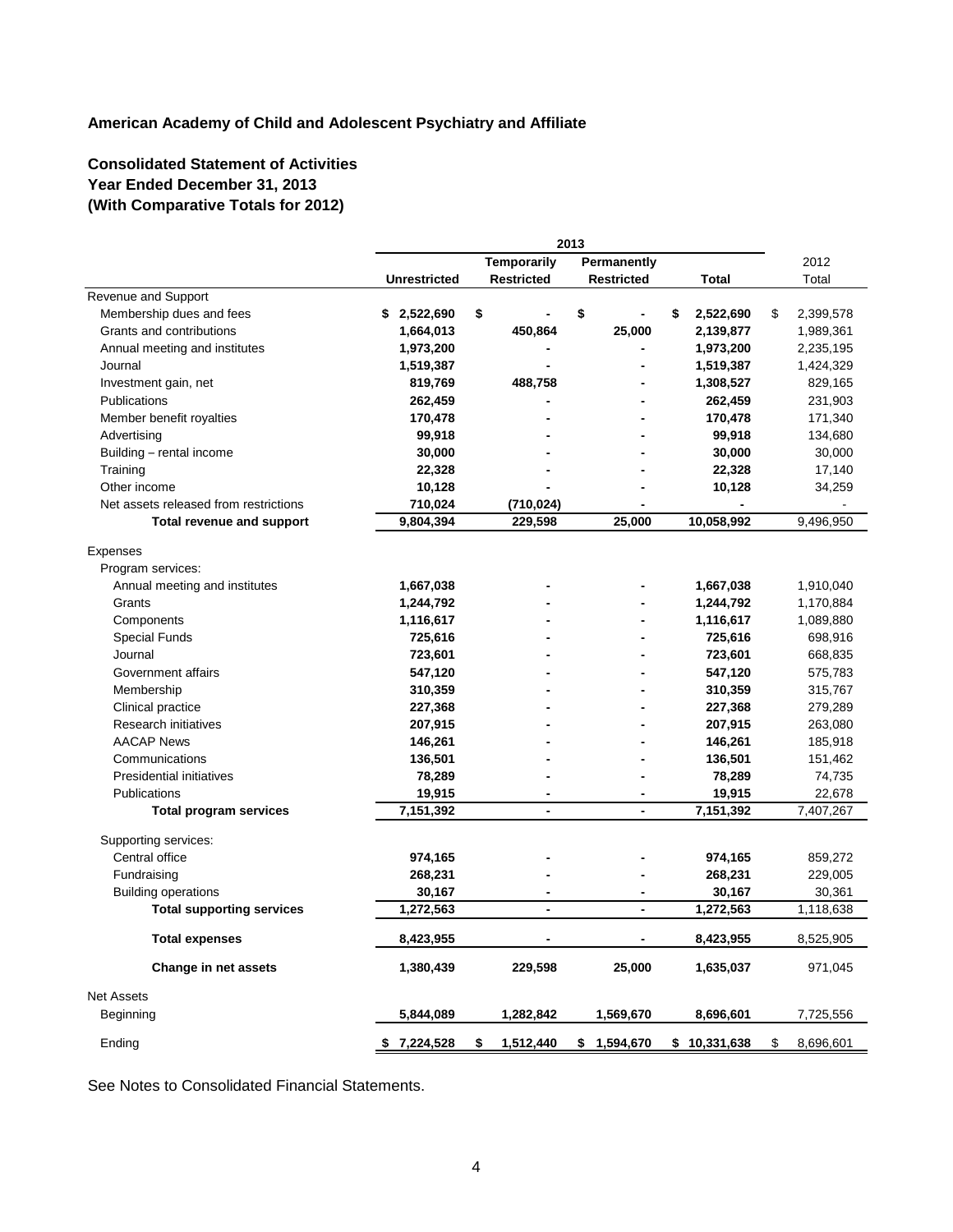# **Consolidated Statement of Cash Flows Year Ended December 31, 2013 (With Comparative Totals for 2012)**

|                                                           |    | 2013          | 2012            |
|-----------------------------------------------------------|----|---------------|-----------------|
| Cash Flows from Operating Activities                      |    |               |                 |
| Change in net assets                                      | \$ | 1,635,037     | \$<br>971,045   |
| Adjustments to reconcile change in net assets to net cash |    |               |                 |
| (used in) provided by operating activities:               |    |               |                 |
| Realized and unrealized gain on investments, net          |    | (1, 128, 389) | (651, 913)      |
| Bad debt expense                                          |    | 2,356         | 8,347           |
| Depreciation                                              |    | 257,607       | 293,620         |
| Contribution restricted for long-term investment          |    | (25,000)      |                 |
| Changes in assets and liabilities:                        |    |               |                 |
| (Increase) decrease in:                                   |    |               |                 |
| Receivables                                               |    | (527, 146)    | 95,880          |
| Prepaid expenses                                          |    | (73, 321)     | (25, 018)       |
| Promises to give                                          |    | 6,592         | 7,977           |
| Increase (decrease) in:                                   |    |               |                 |
| Accounts payable and accrued expenses                     |    | (458,068)     | 593,910         |
| Deferred revenue - $AACAP - (c)(3)$                       |    | (497, 594)    | (141, 790)      |
| Deferred revenue - AMCAP - (c)(6)                         |    | 300,271       |                 |
| Regional council dues payable                             |    | (3,900)       | (11, 751)       |
| Net cash (used in) provided by operating activities       |    | (511, 555)    | 1,140,307       |
| Cash Flows from Investing Activities                      |    |               |                 |
| Purchases of property and equipment                       |    | (44, 985)     | (109, 310)      |
| Proceeds from sales of investments                        |    | 4,351,191     | 2,139,796       |
| Purchases of investments                                  |    | (4, 531, 314) | (2,317,048)     |
| Net cash used in investing activities                     |    | (225, 108)    | (286, 562)      |
| Cash Flows from Financing Activities                      |    |               |                 |
| Principal payments on note payable                        |    | (48, 021)     | (111, 816)      |
| Contribution restricted for long-term investment          |    | 25,000        |                 |
| Net cash used in financing activities                     |    | (23, 021)     | (111, 816)      |
|                                                           |    |               |                 |
| Net (decrease) increase in cash                           |    | (759, 684)    | 741,929         |
| Cash                                                      |    |               |                 |
| Beginning                                                 |    | 1,690,831     | 948,902         |
| Ending                                                    | ъ  | 931,147       | \$<br>1,690,831 |
|                                                           |    |               |                 |
| Supplemental Disclosure of Cash Flow Information          |    |               |                 |
| Cash paid for interest                                    |    | 512           | \$<br>4,661     |
|                                                           |    |               |                 |

See Notes to Consolidated Financial Statements.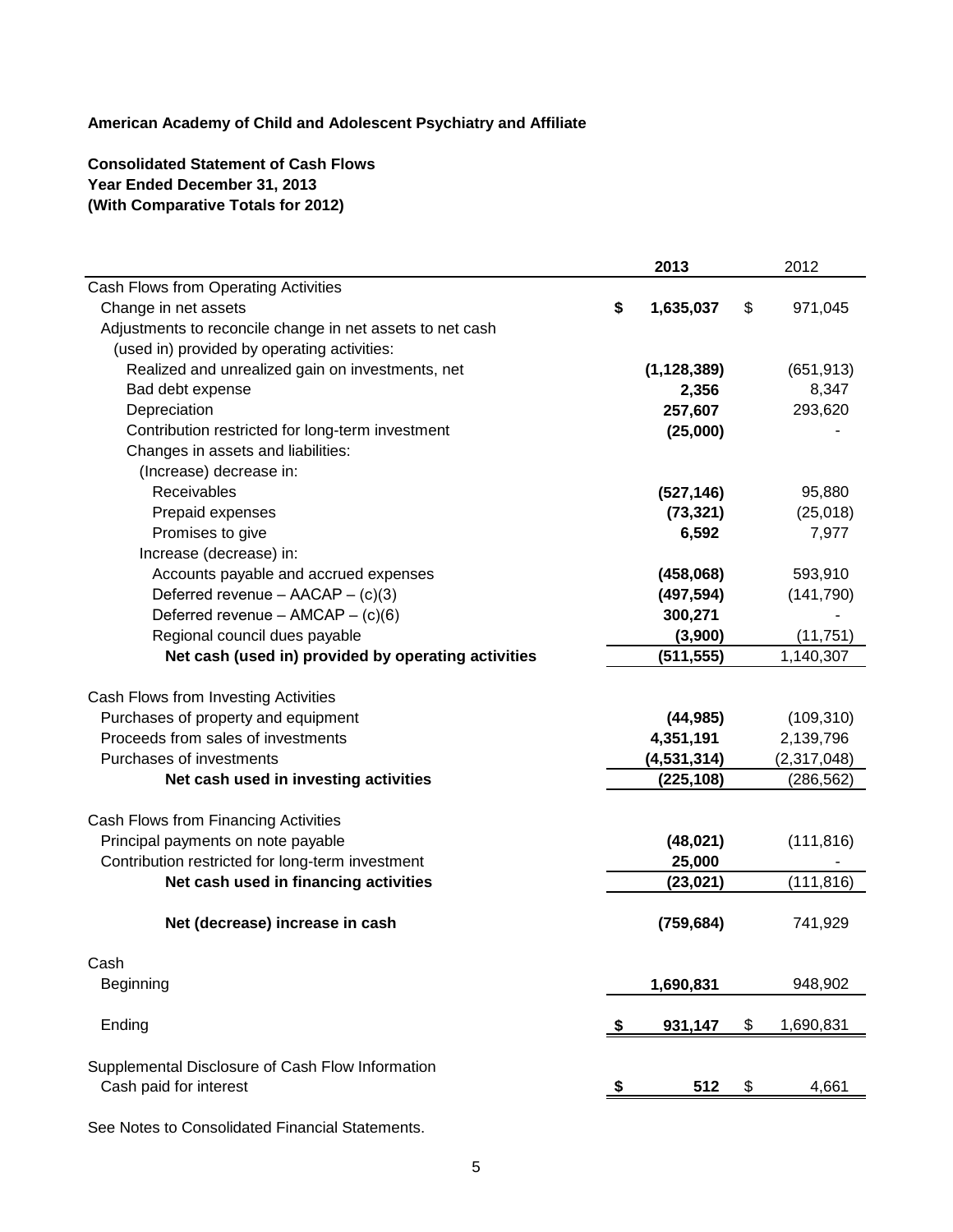#### **Notes to Consolidated Financial Statements**

#### **Note 1. Nature of Activities and Significant Accounting Policies**

Nature of Activities: The American Academy of Child and Adolescent Psychiatry and Affiliate (collectively the Academy) consists of two entities.

American Academy of Child and Adolescent Psychiatry (AACAP) has been a growing and dynamic organization, giving direction to and responding quickly to new developments in the health care environment by addressing the needs of children, adolescents, and families. AACAP represents child and adolescent psychiatrists with at least five years of additional training beyond medical school, including two years in child and adolescent psychiatry residency. AACAP members actively research, diagnose, and treat psychiatric disorders affecting children, adolescents, and their families. AACAP supports this work through a variety of programs including government liaison, national public information, and continuing education.

American Association of Child and Adolescent Psychiatry (AMCAP) was created in July 2013 to engage in health policy and advocacy activities to promote mentally healthy children, adolescents, and families and the profession of child and adolescent psychiatry. The comparative 2012 totals presented within the accompanying consolidated balance sheet, statement of activities, and statement of cash flows do not include balances, activities, or cash flows of AMCAP as AMCAP was created during the year ended December 31, 2013.

The following are descriptions of the Academy's significant programs:

Annual Meeting and Institutes: The annual meeting presents the latest research and clinical practice in the field of child and adolescent psychiatry to members and non-members. Institutes at the annual meeting, the January institute, and the lifelong learning institute provide continuing professional education on the latest topics in the field.

Grants: Through a number of federal and non-federal grants, the Academy supports research and training fellowships in the field of child and adolescent psychiatry.

Components: The Academy sponsors committees which work to increase the knowledge base about specific areas of interest for the Academy members and the public and help the Academy disseminate information.

Special Funds: The Academy promotes and supports research careers, publicizes research and training opportunities, and sponsors initiatives to foster the development and continuing excellence of child and adolescent psychiatrists through fellowship programs, distinguished member lectures and research stipends.

Journal: Through the monthly *Journal of the American Academy of Child and Adolescent Psychiatry*, the Academy publishes peer review scientific papers and an online subscription.

Government Affairs: The Academy's Government Affairs promotes advocacy efforts at the federal and state levels to improve policies and services for children and adolescents with mental illness. The Academy works to educate policymakers and administrators about issues affecting child and adolescent psychiatry and children's mental health.

*AACAP News*: The *AACAP News* is a bi-monthly publication designed to inform members about the latest developments in clinical practice and the Academy initiatives.

A summary of the Academy's significant accounting policies follows:

Principles of Consolidation: The accompanying consolidated financial statements include the accounts of AACAP and AMCAP. All significant intercompany accounts and transactions have been eliminated in consolidation.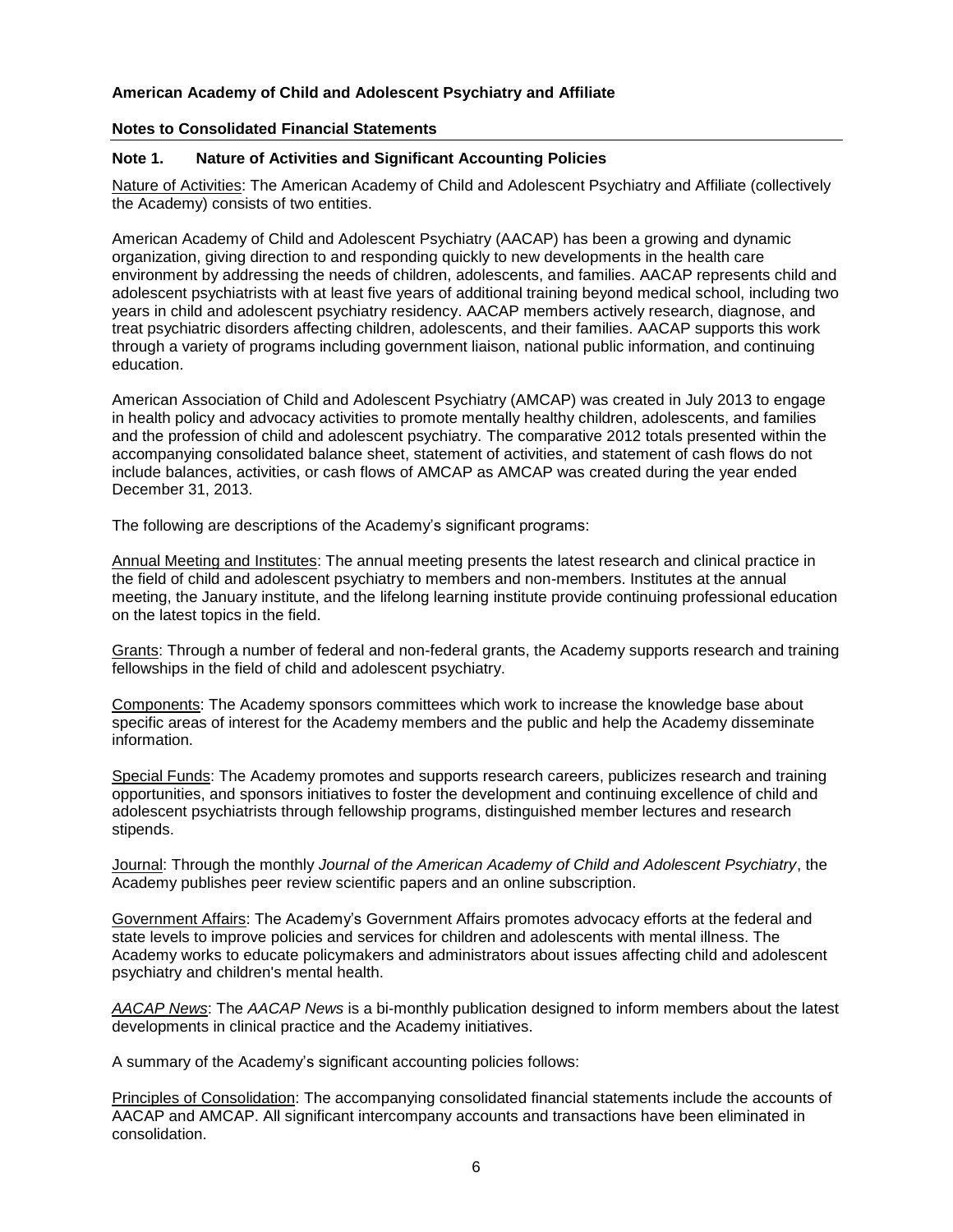#### **Notes to Consolidated Financial Statements**

## **Note 1. Nature of Activities and Significant Accounting Policies (Continued)**

Basis of Accounting: The consolidated financial statements are presented in accordance with the accrual basis of accounting, whereby revenue and support are recognized when earned and expenses are recognized when incurred.

Basis of Presentation: The consolidated financial statements presentation follows the recommendations of the Financial Accounting Standards Board (FASB) Accounting Standards Codification (the Codification). As required by the Non-Profit Entities topics of the Codification, *Balance Sheet* and *Income Statement*, the Academy is required to report information regarding its financial position and activities according to three classes of net assets: unrestricted net assets, temporarily restricted net assets, and permanently restricted net assets.

Financial Risk: The Academy maintains its cash in bank deposit accounts, which, at times, may exceed federally insured limits. The Academy has not experienced any losses in such accounts. The Academy believes it is not exposed to any significant financial risk on cash.

The Academy invests in a professionally managed portfolio that contains mutual funds, equities, fixed income securities, and cash. The equities, mutual funds, and fixed income securities are exposed to various risks, such as market and credit. Due to the level of risk associated with such investments, and the level of uncertainty related to changes in the value of such investments, it is at least reasonably possible that changes in risks in the near term could materially affect investment balances and the amounts reported in the consolidated financial statements.

Investments: Investments consist of mutual funds, equities, fixed income securities and cash. The mutual funds, equities, and fixed income securities are recorded in the accompanying consolidated balance sheet at their fair value. Fair value is the price that would be received to sell an asset in an orderly transaction between market participants at the measurement date. Two particular investments are reported at an estimated fair value based on a valuation provided by the external investment manager. The Academy believes the carrying amounts of these financial instruments are a reasonable estimate of fair value. Because these investments are not readily marketable, their estimated values are subject to additional uncertainty, and therefore, values realized upon disposition may vary significantly from currently reported values. Changes in fair value are recorded as a component of investment gain in the accompanying consolidated statement of activities. The cash held within investments is recorded at cost. Investment gains and losses that are temporarily restricted based on donor stipulations are allocated based on the methodology detailed in Note 11.

Receivables: Receivables are carried at original invoice amounts less an estimate made for doubtful receivables based on a review of all outstanding amounts on a monthly basis. Management determines the allowance for doubtful accounts by identifying troubled accounts and by using historical experience applied to an aging of accounts. Receivables are written off when deemed uncollectible. Recoveries of receivables previously written off are recorded when received. The provision for doubtful accounts receivable of \$19,972 at December 31, 2013, is based on management's evaluation of the collectability of receivables.

Property and Equipment: Property and equipment are recorded at cost. Depreciation is provided using the straight-line method over estimated useful lives of 3 to 40 years. The Academy capitalizes all property and equipment purchased with a cost of \$500 or more.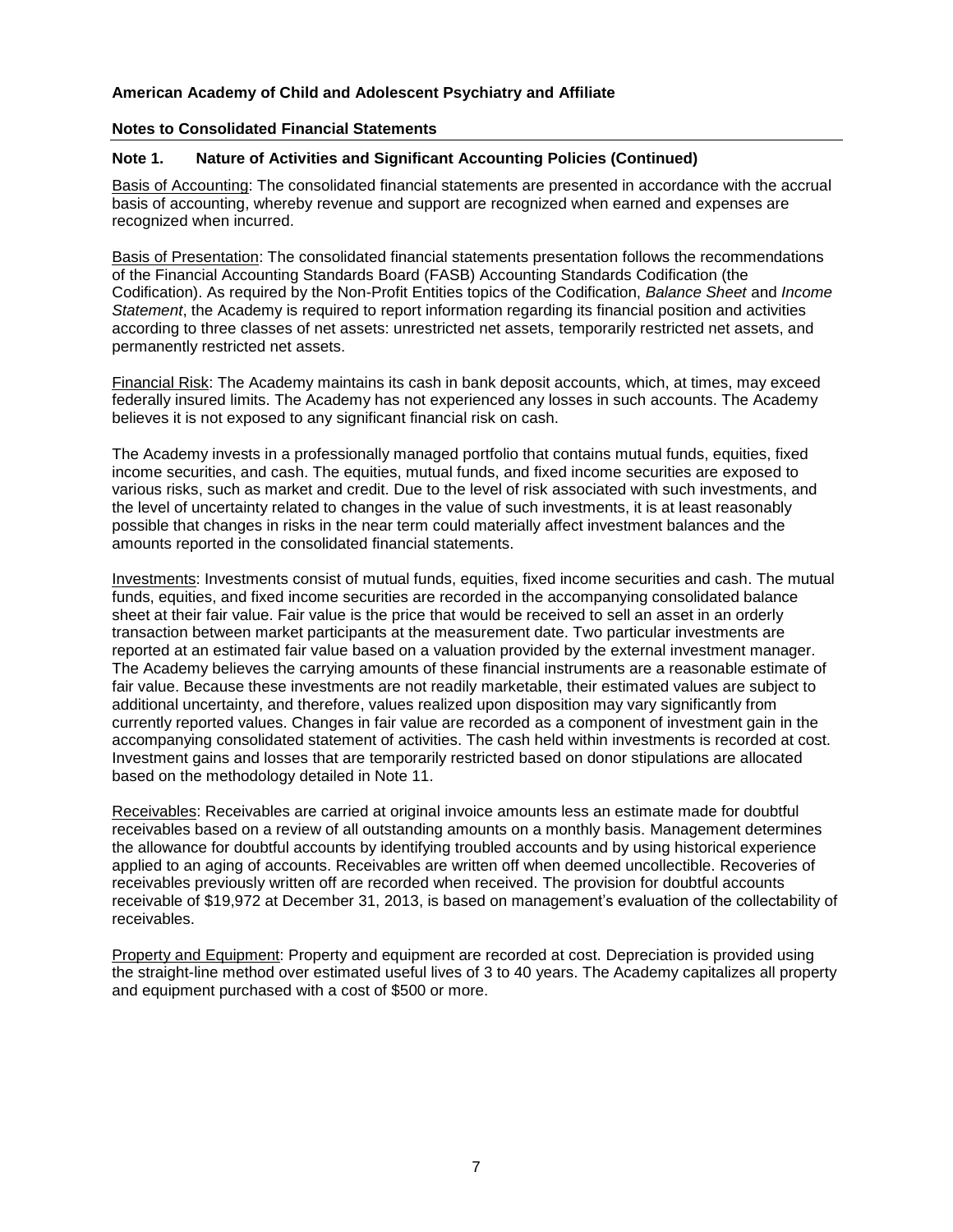#### **Notes to Consolidated Financial Statements**

## **Note 1. Nature of Activities and Significant Accounting Policies (Continued)**

Valuation of Long-Lived Assets: The Academy accounts for the valuation of long-lived assets in accordance with the Codification. As required by the Codification subtopic, *Accounting for the Impairment or Disposal of Long-Lived Assets*, it is required that long-lived assets and certain identifiable intangible assets be reviewed for impairment whenever events or changes in circumstances indicate that the carrying amount of an asset may not be recoverable. Recoverability of the long-lived asset is measured by a comparison of the carrying amount of the asset to future undiscounted net cash flows expected to be generated by the asset. If such assets are considered to be impaired, the impairment to be recognized is measured by the amount by which the carrying amount of the assets exceeds the estimated fair value of the assets. Assets to be disposed of are reported at the lower of the carrying amount or fair value, less costs to sell.

Regional Council Dues Payable: Regional council dues payable consists of state and local Academy chapter dues collected by the Academy, which need to be paid out to chapters.

Revenue and Support: Membership dues and fees are recognized as revenue over the dues period which coincides with the Academy's calendar year. Dues received in advance are reported as deferred dues and recognized during the period of membership.

The Academy receives federal and non-federal grants. Revenue from grants is recognized as services are performed and costs are incurred. Conditional grants are recognized when the conditions on which they depend are substantially met. Such grant funds received prior to conditions being met are reported as refundable advances. There were no conditional grants as of December 31, 2013.

All donor-restricted contributions are reported as an increase in temporarily or permanently restricted net assets, depending on the nature of the restriction. When a restriction expires (that is, when a stipulated time restriction ends or purpose restriction is accomplished), temporarily restricted net assets are reclassified to unrestricted net assets and reported in the consolidated statement of activities as net assets released from restrictions.

Annual meetings and institutes revenues are recognized in the period the meetings and institutes occur. Payments received in advance are recorded as deferred revenue.

Journal revenue is recognized in the period it is earned. Initial publishing royalties received are recorded as deferred revenue and recognized over the life of the publishing agreement.

Functional Expense Classification: The costs of providing various programs and supporting services have been summarized on a functional basis in the consolidated statement of activities. Accordingly, certain costs have been allocated among the programs and supporting services benefited based on time spent.

Use of Estimates: The preparation of financial statements requires management to make estimates and assumptions that affect the reported amounts of assets and liabilities and disclosure of contingent assets and liabilities at the date of the consolidated financial statements, and the reported amounts of revenue and support and expenses during the reporting period. Actual results could differ from those estimates.

Prior Year Information: The consolidated financial statements include certain prior year summarized comparative information in total but not by net asset class. Such information does not include sufficient detail to constitute a presentation in conformity with accounting principles generally accepted in the United States of America. Accordingly, such information should be read in conjunction with the Academy's financial statements for the year ended December 31, 2012, from which the summarized information was derived.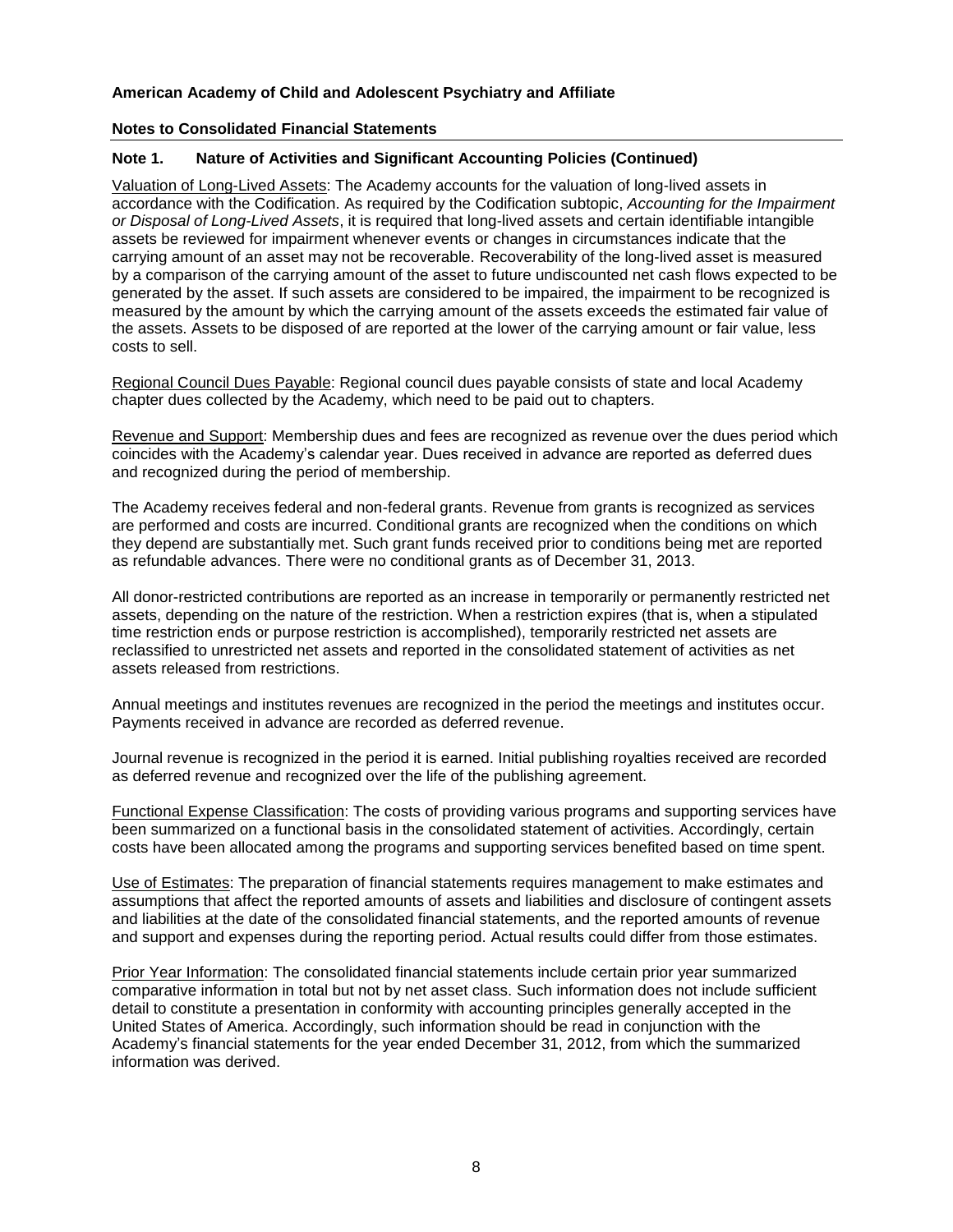#### **Notes to Consolidated Financial Statements**

## **Note 1. Nature of Activities and Significant Accounting Policies (Continued)**

Income Taxes: AACAP and AMCAP are generally exempt from federal income taxes under the provisions of Section 501(c)(3) and 501(c)(6), respectively, of the Internal Revenue Code. In addition, AACAP has been classified as an organization that is not a private foundation. Under current Internal Revenue Service regulations, advertising revenue earned in AACAP's publications, less applicable deductions are subject to unrelated business income tax. There were no net tax liabilities for unrelated business income for the year ended December 31, 2013.

The Academy follows the accounting standard on accounting for uncertainty in income taxes, which addresses the determination of whether tax benefits claimed or expected to be claimed on a tax return should be recorded in the financial statements. Under this guidance, the Academy may recognize the tax benefit from an uncertain tax position only if it is more likely than not that the tax position will be sustained on examination by taxing authorities, based on the technical merits of the position. The tax benefits recognized in the financial statements from such a position are measured based on the largest benefit that has a greater than 50% likelihood of being realized upon ultimate settlement. The guidance on accounting for uncertainty in income taxes also addresses de-recognition, classification, interest and penalties on income taxes, and accounting in interim periods.

Management evaluated the Academy's tax positions and concluded that the Academy had taken no uncertain tax positions that require adjustment to the financial statements to comply with the provisions of this guidance. Generally, the Academy is no longer subject to income tax examinations by the U.S. federal, state, or local tax authorities for years before December 31, 2010.

Subsequent Events: The Academy evaluated subsequent events through June 24, 2014, which is the date the consolidated financial statements were available to be issued.

#### **Note 2. Investments**

The Academy's investments at December 31, 2013, consist of the following:

| Equities                | \$<br>2,895,585 |
|-------------------------|-----------------|
| Mutual funds            | 4,129,115       |
| Fixed income securities | 2,068,409       |
| Cash                    | 46,879          |
|                         | 9,139,988       |

Net investment gain for the year ended December 31, 2013, consists of the following:

| Realized and unrealized gain on investments, net | 1.128.389 |
|--------------------------------------------------|-----------|
| Dividends and interest                           | 212,002   |
|                                                  | 1.340.391 |
| Less management fees                             | 31.864    |
|                                                  | 1,308,527 |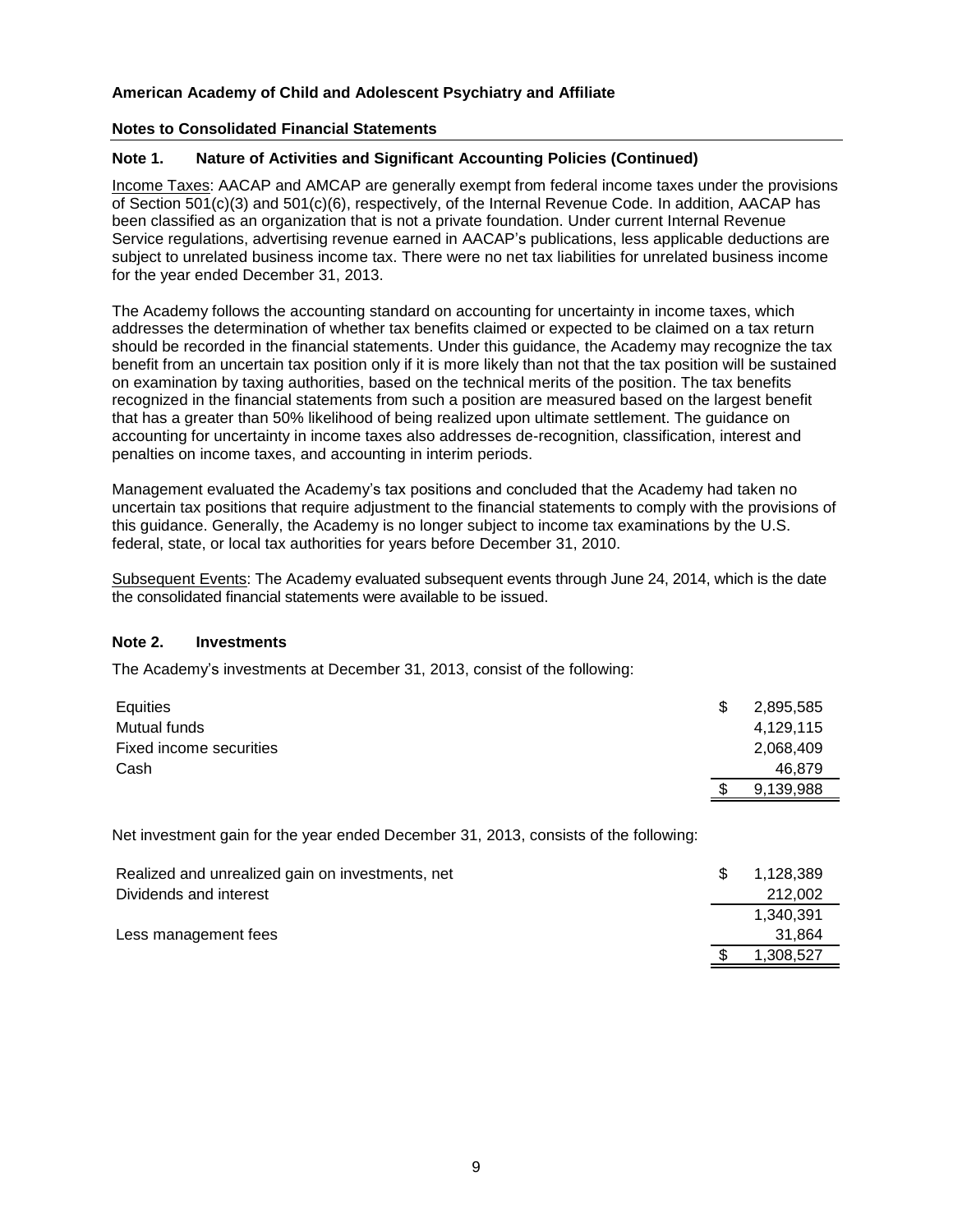## **Notes to Consolidated Financial Statements**

#### **Note 3. Receivables**

Receivables at December 31, 2013, consist of the following:

| Federal grant receivables            | -S | 771.441 |
|--------------------------------------|----|---------|
| General receivables                  |    | 201.487 |
|                                      |    | 972.928 |
| Less allowance for doubtful accounts |    | 19.972  |
|                                      |    | 952.956 |

## **Note 4. Property and Equipment**

Property and equipment at December 31, 2013, and depreciation expense for the year then ended, consist of the following:

|                                                | Estimated      |   | Accumulated          |     |              |  |                    |  | Depreciation |
|------------------------------------------------|----------------|---|----------------------|-----|--------------|--|--------------------|--|--------------|
| <b>Asset Category</b>                          | Useful Lives   |   | Depreciation<br>Cost |     |              |  | <b>Net</b>         |  | Expense      |
| Building and improvements<br>Office equipment, | 10 to 40 years | S | 3.594.124            | S   | 2.337.416    |  | 1.256.708          |  | 189.085      |
| computers, and software<br>Land                | 3 to 10 years  |   | 849.343<br>375.417   |     | 697.104<br>۰ |  | 152.239<br>375.417 |  | 68.522<br>۰  |
|                                                |                |   | 4,818,884            | \$. | 3,034,520    |  | 1,784,364          |  | 257,607      |

#### **Note 5. Deferred Revenue**

Deferred revenue at December 31, 2013, consists of the following:

| Membership dues            | 1,148,992 |
|----------------------------|-----------|
| January Institute          | 328,447   |
| Initial publishing royalty | 154.810   |
| Other                      | 14.427    |
|                            | 1,646,676 |

## **Note 6. Building Rental**

During the year ended December 31, 2013, the Academy leased a portion of its building under an operating lease. The lease will expire in September 2016. Rental income for the year ended December 31, 2013, was \$30,000.

The lease agreement calls for the Academy to receive the following future rental payments:

| Years Ending December 31, |   |        |
|---------------------------|---|--------|
| 2014                      | S | 31,200 |
| 2015                      |   | 31,200 |
| 2016                      |   | 23,400 |
|                           |   | 85,800 |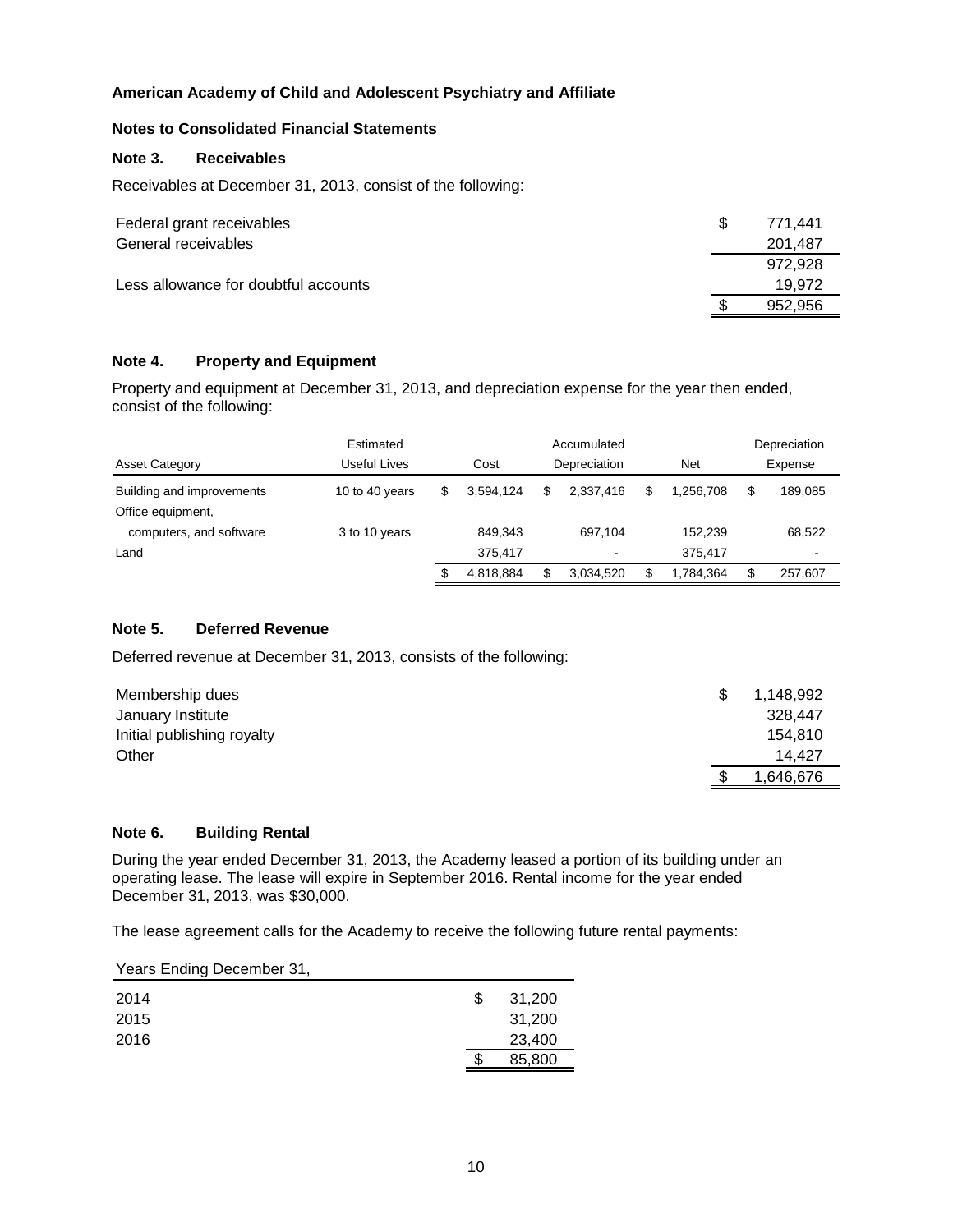## **Notes to Consolidated Financial Statements**

## **Note 7. Retirement Plan**

The Academy maintains a defined contribution pension plan for its full-time employees. Contributions are made on behalf of eligible employees at the rate of 10% of their compensation below the social security wage base and 15.7% of compensation in excess of the social security taxable wage base. Amounts contributed to the plan for the year ended December 31, 2013, were \$200,594.

## **Note 8. Margin Agreement**

The Academy has established a margin authorization agreement with its investment manager that allows the Academy to draw funds based on a specific percentage of the investments, which resulted in approximately \$3.7 million available for margin as of December 31, 2013. Any funds borrowed under the margin loan agreement accrue interest at a rate dependent on the amount on margin. As of December 31, 2013, there was no amount outstanding under this agreement.

## **Note 9. Commitments**

Hotels and Facilities: The Academy has entered into several contracts for hotel room rentals and convention centers relating to its annual meetings to be held through 2019. In the event of cancellation, the Academy is required to pay various costs of the hotel rooms as stipulated in the contracts, the amounts of which are dependent upon the date of cancellation.

Publishing: The Academy entered into a publishing agreement with Elsevier Inc., effective January 1, 2010, which extends through 2014. Under this agreement, the Academy is entitled to receive minimum royalty payments.

The Academy's minimum royalty payments under the Elsevier Inc., agreement will be approximately \$1,462,000 for the year ending December 31, 2014.

## **Note 10. Contingency**

The Academy participates in a federally-assisted grant program that is subject to financial and compliance audits by the federal agency or its representatives. As such, there exists a contingent liability for potential questioned costs that may result from such an audit. Management does not anticipate any significant adjustments that may result from such audits.

## **Note 11. Temporarily Restricted Net Assets**

The composition of temporarily restricted net assets as of December 31, 2013, along with the activity in the temporarily restricted funds for the year then ended, is as follows.

For the year ended December 31, 2013, the Academy allocated investment gains to its temporarily restricted net asset funds on a monthly basis. This allocation has two components. The first is an allocation based on the balance and activity in each temporarily restricted fund. The second is an allocation based on the balance and activity in each permanently restricted fund. In each of the two allocations described above, the allocation methodology is the same, and the allocated investment gains (losses) are recorded within the respective temporarily restricted fund. The allocations were calculated for each fund based on the balance in each fund at the end of the month, plus the current month activities, divided by the Academy's average investment balance for the month, multiplied by the Academy's net investment gain (loss) for the month.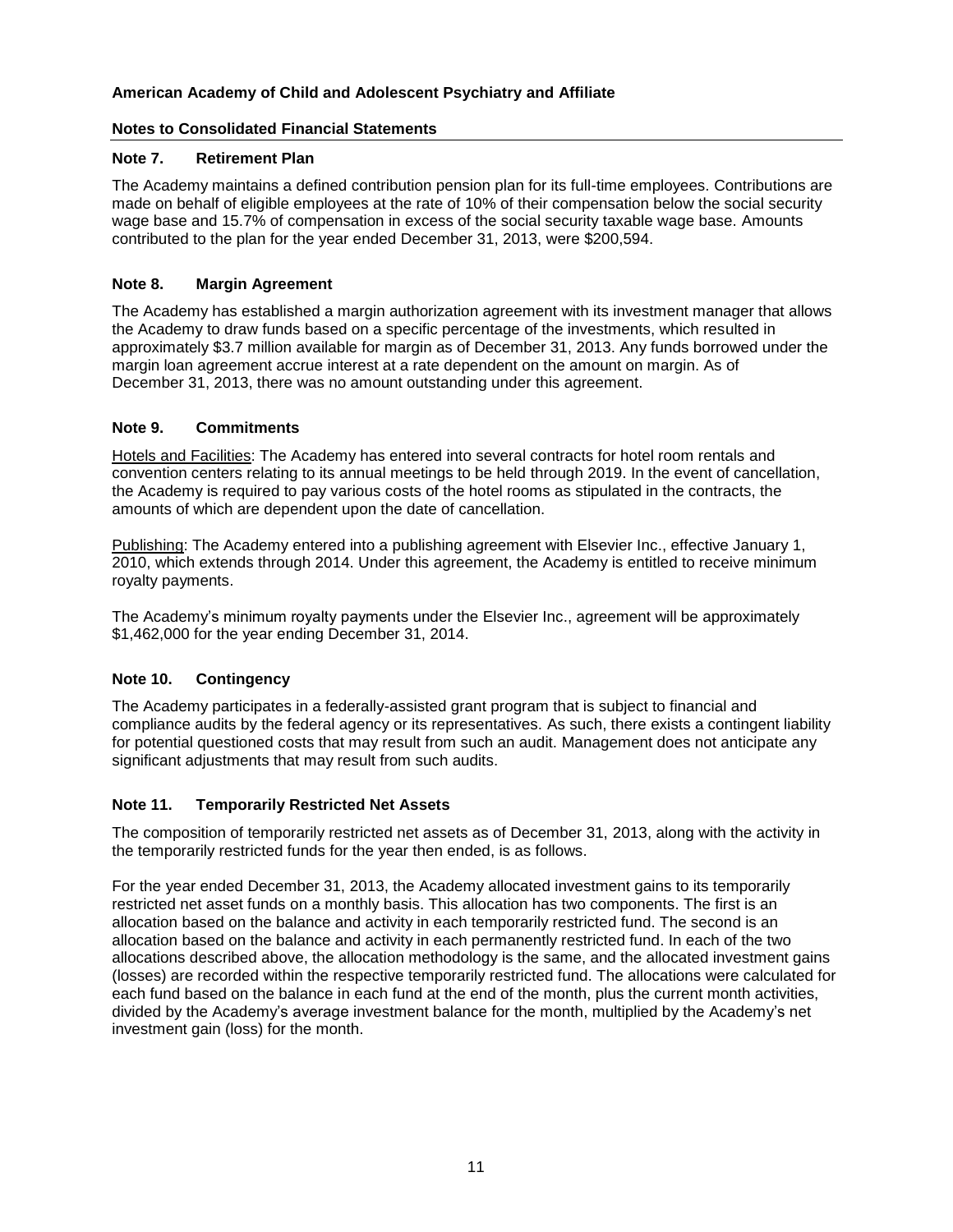## **Notes to Consolidated Financial Statements**

## **Note 11. Temporarily Restricted Net Assets (Continued)**

The Academy does not allocate investment income to programs that are less than one year in duration or that have a measurable date of completion during the fiscal year, such as programs where the terms of the restriction are satisfied at the annual meeting. In addition, the Academy does not allocate investment income to programs where the donors, such as but not limited to governmental entities or pharmaceutical companies, do not have expectations of receiving investment gains, or intend the funds to be subject to market losses.

Temporarily restricted funds which are driven by multi-year promises to give are allocated differently. The Academy only allocates the investment return based on the actual cash received by year-end and excludes the amount that has yet to be received.

Changes in temporarily restricted net assets during 2013 are as follows:

|                                                          |                 |                      |                      |   | Investment        |    | Investment               |                 |
|----------------------------------------------------------|-----------------|----------------------|----------------------|---|-------------------|----|--------------------------|-----------------|
|                                                          | Balance         | <b>Net Assets</b>    |                      |   | Gain on           |    | Gain on                  | <b>Balance</b>  |
|                                                          | December 31,    | <b>Grants and</b>    | <b>Released from</b> |   | Temporarily       |    | Permanently              | December 31,    |
|                                                          | 2012            | <b>Contributions</b> | <b>Restrictions</b>  |   | <b>Restricted</b> |    | <b>Restricted</b>        | 2013            |
|                                                          |                 |                      |                      |   |                   |    |                          |                 |
| Campaign for America's Kids                              | \$<br>360,714   | 104,638<br>\$        | 113,114<br>\$        |   | \$<br>65,686      | \$ | $\blacksquare$           | \$<br>417,924   |
| <b>Endowment Fund</b>                                    | 100,631         | 800                  | 17,316               |   | 27,982            |    | 128,793                  | 240,890         |
| E. Schlosser Lewis                                       | 136,695         | 35,150               | 64,406               |   | 28,526            |    | 93,985                   | 229,950         |
| Berman Learning Disability Fund                          | 115,573         |                      | 5,505                |   | 21,281            |    |                          | 131,349         |
| Abramson Fund                                            | 65,999          | $\overline{a}$       | 29,195               |   | 11,190            |    | 30,695                   | 78,689          |
| Life Member Fund                                         | 74,830          | 25,911               | 47,105               |   | 13,760            |    |                          | 67,396          |
| <b>Endowed Dues</b>                                      | 51,681          |                      |                      | ٠ | 9,596             |    | $\blacksquare$           | 61,277          |
| Karl Menninger Plenary                                   | 39.067          |                      |                      |   |                   |    |                          | 39,067          |
| Marcelino Amaya Fund                                     | 32,526          | 1,100                | 3,945                |   | 6,061             |    | $\blacksquare$           | 35,742          |
| Tarjan Fund for Mental Retardation                       | 26,246          |                      | 2,171                |   | 4,776             |    |                          | 28,851          |
| Simon Wile Fund                                          | 21,411          | $\blacksquare$       | 1,693                |   | 3,921             |    |                          | 23,639          |
| Philips Fund for Prevention                              | 5,925           | ٠                    | 5,254                |   | 2,270             |    | 17,808                   | 20,749          |
| Aubrey Metcalf Fund (Northern California - ROCAP)        | 17,265          |                      |                      |   | 3,203             |    | $\overline{\phantom{a}}$ | 20,468          |
| Cancro Award                                             | 13,116          |                      |                      |   | 2,435             |    |                          | 15,551          |
| Spurlock Fund - NIDA                                     | 24,429          | 20,000               | 29,431               |   | ٠                 |    | $\blacksquare$           | 14,998          |
| Spurlock Fund-AACAP                                      | 12,789          | 1,000                | 3,289                |   | 2,379             |    |                          | 12,879          |
| <b>Beatrice Hamburg Award</b>                            | 10,968          |                      | 1,434                |   | 1,963             |    |                          | 11,497          |
| Robinson/Cunningham                                      | 10,027          | ä,                   | 1,441                |   | 1,790             |    | $\blacksquare$           | 10,376          |
| General Resident Travel Awards (Eli Lilly)               | 8,285           | 50,000               | 52,290               |   | ٠                 |    | $\blacksquare$           | 5,995           |
| NIDA AACAP Resident Research Award                       | 22,019          | 49,500               | 67,286               |   | ٠                 |    | ٠                        | 4,233           |
| Pilot Research Awards (Eli Lilly)                        | 68,692          | 75,000               | 143,692              |   | $\overline{a}$    |    |                          | ٠               |
| Virginia Q. Anthony Fund                                 | 58,589          | 20,515               | 89,762               |   | 10,658            |    |                          |                 |
| <b>ADHD Resource</b>                                     | 5,365           | $\overline{a}$       | 5,365                |   | ٠                 |    | $\blacksquare$           |                 |
| International Fund - Ulku Ulgur, M.D. Int'l Scholor Fund |                 | 35,000               |                      |   | ٠                 |    |                          | 35,000          |
| Klingenstein                                             | $\overline{a}$  | 32,000               | 26,330               |   | ٠                 |    | $\blacksquare$           | 5,670           |
| International Fund                                       | ٠               | 250                  |                      |   | ٠                 |    |                          | 250             |
|                                                          | \$<br>1,282,842 | \$<br>450,864        | \$<br>710,024        |   | \$<br>217,477     | \$ | 271,281                  | \$<br>1,512,440 |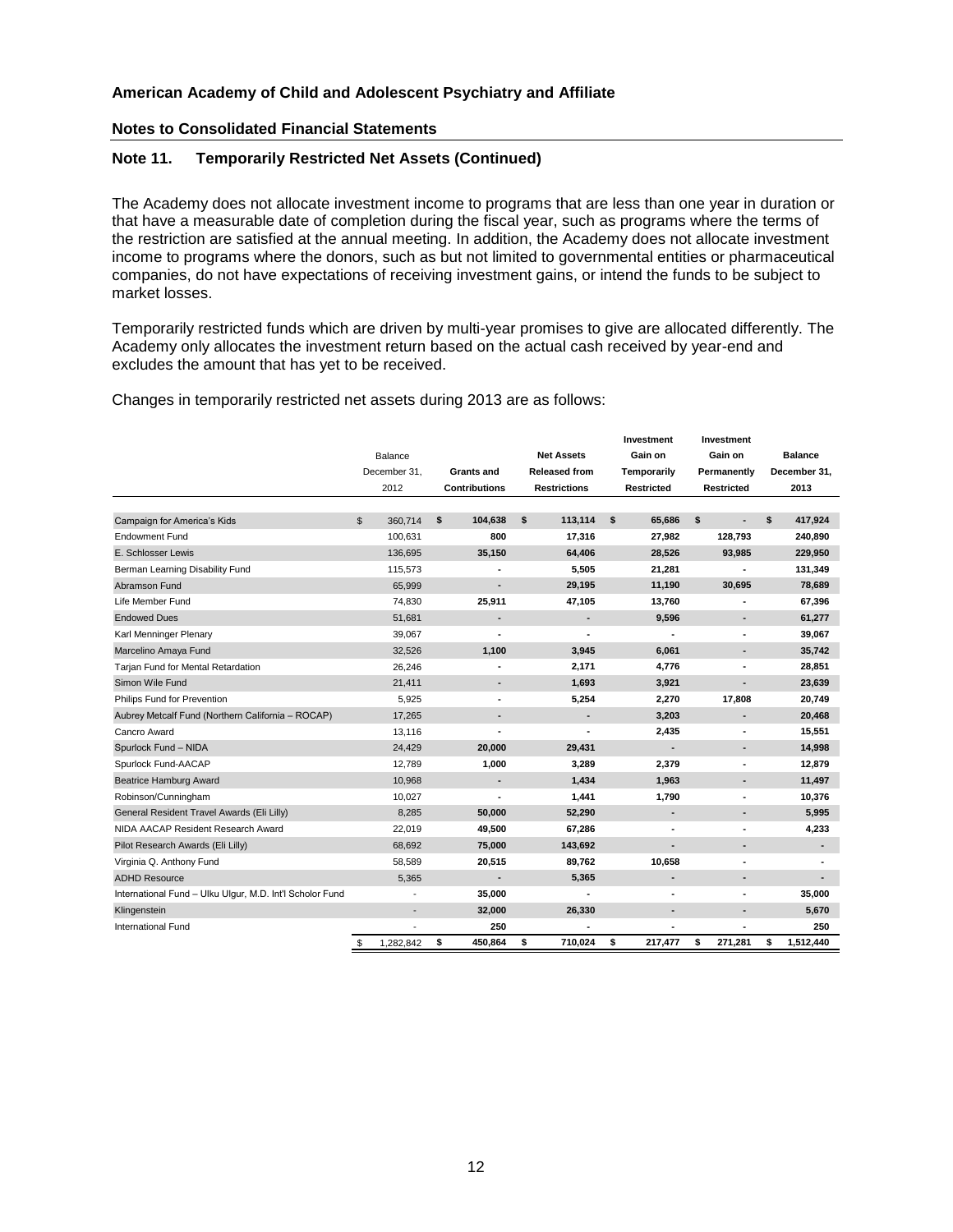## **Notes to Consolidated Financial Statements**

#### **Note 12. Permanently Restricted and Board Designated Net Assets**

The Academy follows the Codification subtopic, *Endowments of Not-for-Profit Organizations: Net Asset Classification of Funds Subject to an Enacted Version of the Uniform Prudent Management of Institutional Funds Act, and Enhanced Disclosures for All Endowment Funds*. The Codification addresses accounting issues related to guidelines in the Uniform Prudent Management of Institutional Funds Act of 2006 (UPMIFA), which was adopted by the National Conferences of Commissioners on Uniform State Laws in July 2006. Management has interpreted UPMIFA as requiring the preservation of the fair value of original donor-restricted contributions as of the date of the gift, absent explicit donor stipulations to the contrary. As a result of this interpretation, the Academy classifies as permanently restricted net assets: (a) the original value of permanently restricted cash contribution; and (b) the discounted value of future permanently restricted cash contributions, net of allowance for uncollectible promises. The remaining portion of donor-restricted cash contributions are classified as temporarily restricted net assets until those amounts are appropriated for expenditure in a manner consistent with the standard of prudence prescribed by UPMIFA. In accordance with UPMIFA, the Academy considers the following factors in making a determination to appropriate or accumulate donor-restricted cash contributions:

- The purposes of the Academy and donor-restricted endowment fund
- The duration and preservation of the funds
- General economic conditions
- The possible effect of inflation and deflation
- The expected total return from income and the appreciation of investments
- Investment policies

Spending Policy: All earnings (losses) from the Academy's permanently restricted net assets are recorded as temporarily restricted net assets, as each permanently restricted fund has a temporarily restricted component. The Academy's permanently restricted funds are geared towards programmatic spending that falls within the mission and purpose of the Academy. The Academy analyzes the balance in the temporarily restricted component of the fund when evaluating the ability to spend prudently on related programs which coincide with the purpose of the fund. The Academy's endowment fund is used to support programs that promote the health and development of children, adolescents, and families. The programs which the Academy supports are ultimately decided by the Council. Board designated net assets are used to fund programs determined by the President.

Investment Policy: The Academy invests all permanently restricted funds, as well as other invested funds, in a pooled fund managed by an investment manager according to the objectives and guidelines of the Academy's Statement of Investment Objectives. The Academy's overall objective is to outperform inflation while minimizing potential losses. At least annually, the Academy's Financial Planning Committee, in consultation to the Treasurer and Executive Director, will review the Statement of Investment Objectives to determine their continued applicability. Ultimate authority and responsibility for the financial policies rest with the Council.

The Academy's endowment funds consist of the following at December 31, 2013:

|                                  |              |         | Temporarily    | Permanently              |             |            |       |
|----------------------------------|--------------|---------|----------------|--------------------------|-------------|------------|-------|
|                                  | Unrestricted |         |                |                          | Restricted  | Restricted | Total |
| Donor-restricted endowment funds |              | $\sim$  | \$570.278      | \$1,594,670              | \$2,164,948 |            |       |
| Board designated endowment funds |              | 719.203 | $\blacksquare$ | $\overline{\phantom{a}}$ | 719.203     |            |       |
|                                  |              | 719.203 | \$570,278      | \$1,594,670              | \$2,884,151 |            |       |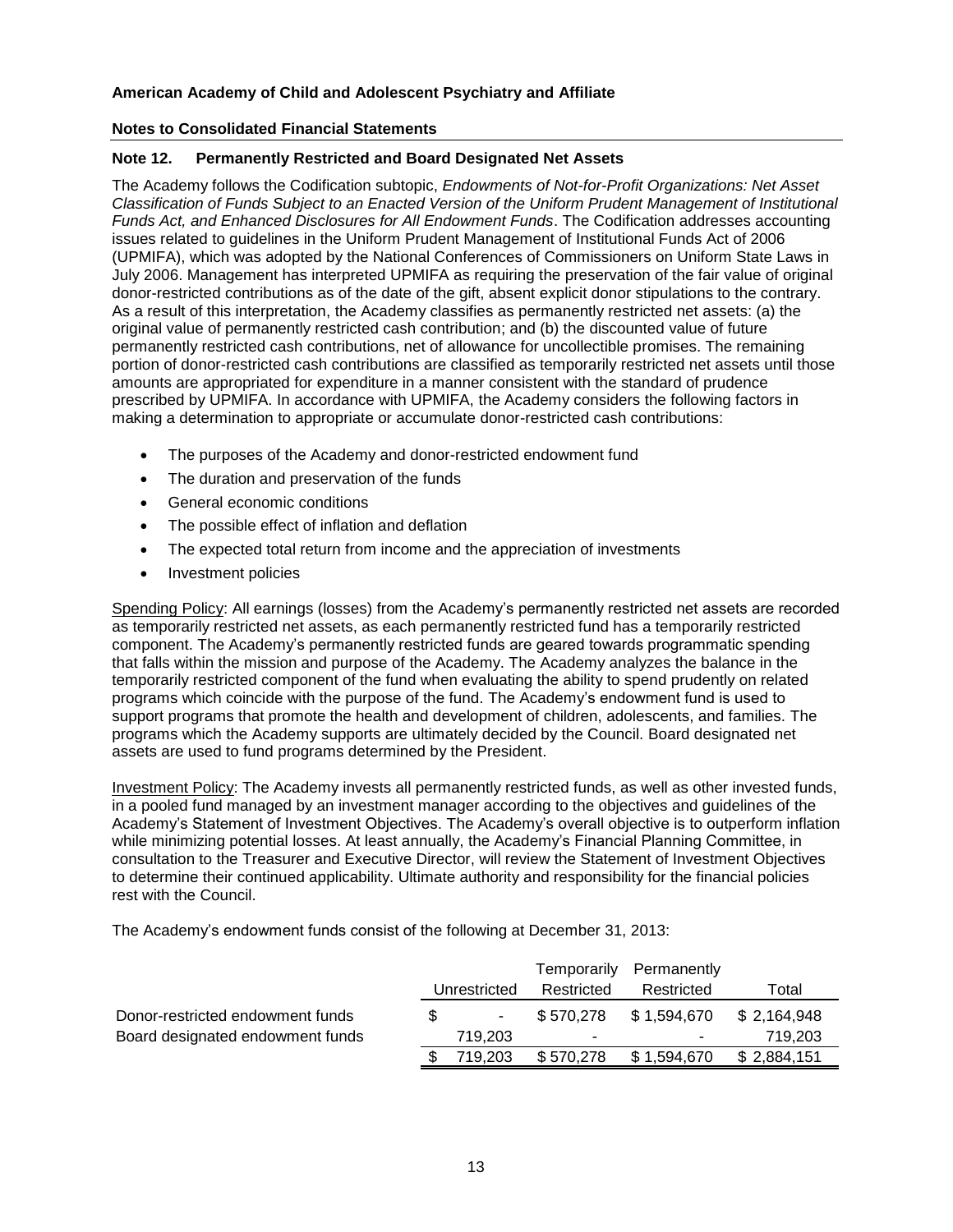## **Notes to Consolidated Financial Statements**

## **Note 12. Permanently Restricted and Board Designated Net Assets (Continued)**

Endowment fund activity for the year ended December 31, 2013, consists of the following:

|                                         |              |          | Temporarily | Permanently              |             |
|-----------------------------------------|--------------|----------|-------------|--------------------------|-------------|
|                                         | Unrestricted |          | Restricted  | Restricted               | Total       |
| Endowment net assets, beginning of year | S            | 554.242  | \$309,250   | \$1,569,670              | \$2,433,162 |
| Grants and contributions                |              |          | 35,950      | 25,000                   | 60,950      |
| Current year designations               |              | 2.500    | -           | $\overline{\phantom{0}}$ | 2,500       |
| Investment income, net                  |              | 165,005  | 341.249     | -                        | 506,254     |
| Amounts appropriated for expenditure    |              | (2, 544) | (116, 171)  | ۰                        | (118, 715)  |
| Endowment net assets, end of year       |              | 719,203  | \$570,278   | \$1,594,670              | \$2,884,151 |

All Academy endowment funds are included with the investments as shown in Note 2.

Permanently restricted net assets at December 31, 2013, consist of the following endowments:

| Endowment Fund                     | 745.206   |
|------------------------------------|-----------|
| E. Schlosser Lewis Fund            | 543.804   |
| Abramson Fund                      | 177.605   |
| <b>Philips Fund for Prevention</b> | 103.055   |
| Joshi International Scholars Fund  | 25,000    |
|                                    | 1.594.670 |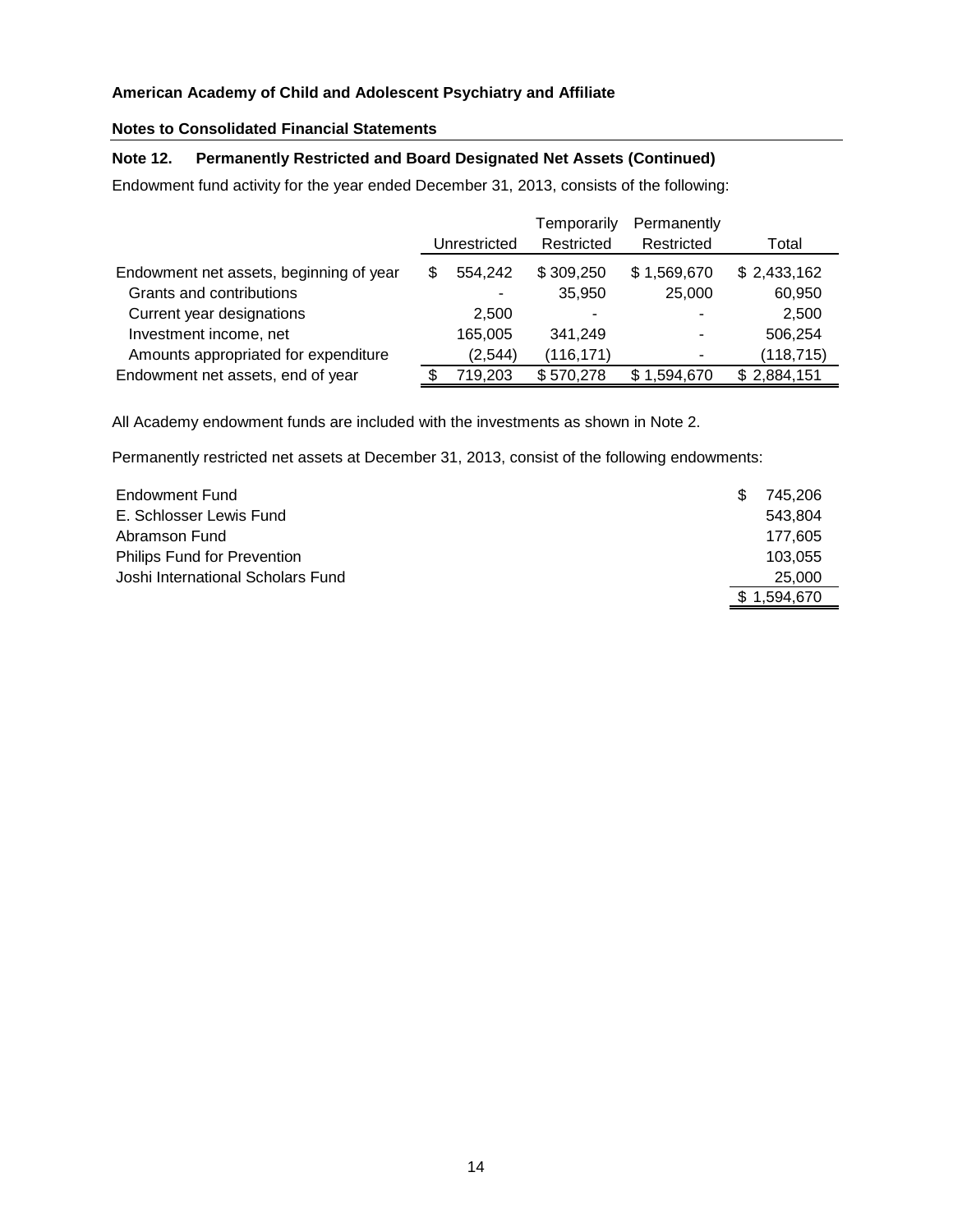#### **Notes to Consolidated Financial Statements**

## **Note 12. Permanently Restricted and Board Designated Net Assets (Continued)**

Board designated net assets activity for the year ended December 31, 2013, consists of the following programs:

|                                                                                                                                                                                                                      | <b>Balance</b><br>December 31,<br>2012           | <b>Current Year</b><br><b>Designations and</b><br><b>Investment Income</b> | <b>Net Assets</b><br><b>Released from</b><br><b>Designations</b> | <b>Balance</b><br>December 31,<br>2013            |  |
|----------------------------------------------------------------------------------------------------------------------------------------------------------------------------------------------------------------------|--------------------------------------------------|----------------------------------------------------------------------------|------------------------------------------------------------------|---------------------------------------------------|--|
| Presidential Initiative Funds:<br>Dr. Joshi Presidential Initiative Fund<br>Dr. Drell Presidential Initiative Fund<br>Dr. Fritz Presidential Initiative Fund                                                         | \$<br>120,000<br>97,186<br>217,186               | \$<br>40,000<br>40,000                                                     | (10,001)<br>S<br>(97, 186)<br>(107, 187)                         | 109,999<br>\$<br>40,000<br>149,999                |  |
| Research Initiative                                                                                                                                                                                                  | 74,615                                           | 61,775                                                                     | (99, 051)                                                        | 37,339                                            |  |
| Other Funds:<br>Karl Menninger Plenary<br>Lawrence A. Stone, M.D. Plenary<br>Douglas Hansen Annual Review<br>Stubblefield House of Delegates<br>Noshpitz/Cline History Lecture<br>John F. McDermott Assistant Editor | 141,768<br>100,074<br>89,792<br>61,474<br>51,223 | 26,319<br>18,580<br>16,671<br>11,315<br>12,286                             | (2,521)<br>(23)                                                  | 168,087<br>118,654<br>106,463<br>70,268<br>63,486 |  |
| in Residence<br>John Schowalter Resident<br>Jerry M. Wiener Resident<br>Virginia Q. Anthony                                                                                                                          | 49,845<br>46,000<br>14,066<br>554,242            | 9,255<br>8,539<br>2,611<br>61,929<br>167,505                               | (2, 544)                                                         | 59,100<br>54,539<br>16,677<br>61,929<br>719,203   |  |
|                                                                                                                                                                                                                      | 846,043                                          | \$<br>269,280                                                              | \$<br>(208,782)                                                  | \$<br>906,541                                     |  |

The Presidential Initiative Funds and the Research Initiative are not considered part of the board designated endowment funds, as these funds are not intended to be perpetual in nature, nor are they allocated investment returns.

#### **Note 13. Funds Provided to Subrecipients**

The following funds were provided to the subrecipients listed below under the K–12 federal grant program during the year ended December 31, 2013:

| University of Colorado - Denver              | \$<br>84,740 |
|----------------------------------------------|--------------|
| University of Kentucky Research Foundation   | 10,101       |
| Vanderbilt University Medical Center         | 154,074      |
| Emma Pendleton Bradely Hospital              | 131,484      |
| University of Pittsburgh                     | 165,542      |
| <b>Indiana University</b>                    | 148,532      |
| Washington University in St. Louis           | 208,732      |
| Research Foundation for Mental Hygiene, Inc. | 149,521      |
|                                              | 1.052.726    |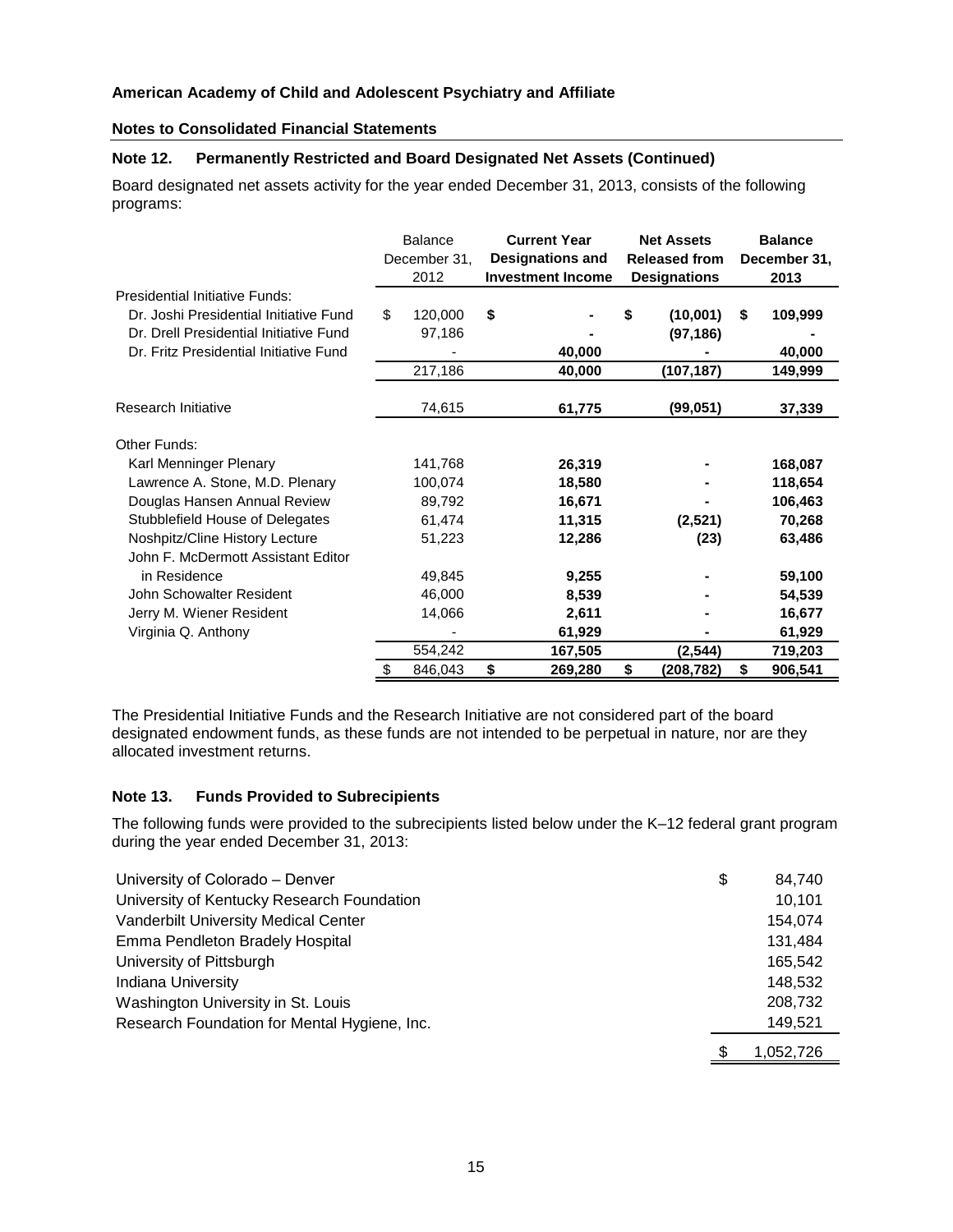#### **Notes to Consolidated Financial Statements**

#### **Note 14. Fair Value Measurements**

The Academy follows the Codification topic, *Fair Value Measurement*. The Codification applies to all assets and liabilities that are being measured and reported on a fair value basis. The Codification requires disclosure that establishes a framework for measuring fair value in GAAP and expands disclosure about fair value measurements. The Codification enables the reader of the consolidated financial statements to assess the inputs used to develop those measurements by establishing a hierarchy for ranking the quality and reliability of the information used to determine fair values. The Codification requires that assets and liabilities carried at fair value will be classified and disclosed in one of the following three categories:

- Level 1 Quoted market prices in active markets for identical assets or liabilities
- Level 2 Observable market based inputs or unobservable inputs corroborated by market data
- Level 3 Unobservable inputs that are not corroborated by market data

In determining the appropriate levels, the Academy performs a detailed analysis of the assets and liabilities that are subject to the Codification. At each reporting period, all assets and liabilities for which the fair value measurement is based on significant unobservable inputs are classified as Level 3. The Academy had no Level 3 investments as of the year ended December 31, 2013.

The table below presents the balances of assets at December 31, 2013, measured at fair value on a recurring basis by level within the hierarchy:

|                                     | Total       | Level 1     | Level 2     |    | Level 3 |
|-------------------------------------|-------------|-------------|-------------|----|---------|
| Mutual funds:                       |             |             |             |    |         |
| Foreign Large Blend                 | \$1,026,217 | \$1,026,217 | \$          | \$ |         |
| <b>Global Real Estate</b>           | 246,023     | 246,023     |             |    |         |
| <b>Emerging Markets</b>             | 157,782     | 157,782     |             |    |         |
| Multi-strategy equity and bond fund | 1,837,000   | 1,837,000   |             |    |         |
| Multi-strategy bond and equity fund | 862,093     |             | 862,093     |    |         |
|                                     | 4,129,115   | 1,430,022   | 2,699,093   |    |         |
| Equities:                           |             |             |             |    |         |
| Financial                           | 609,725     | 609,725     |             |    |         |
| Services                            | 594,671     | 594,671     |             |    |         |
| Technology                          | 442,811     | 442,811     |             |    |         |
| Healthcare                          | 392,447     | 392,447     |             |    |         |
| <b>Basic Materials</b>              | 329,945     | 329,945     |             |    |         |
| <b>Consumer Goods</b>               | 266,425     | 266,425     |             |    |         |
| <b>Industrial Goods</b>             | 236,411     | 236,411     |             |    |         |
| <b>Utilities</b>                    | 23,150      | 23,150      |             |    |         |
|                                     | 2,895,585   | 2,895,585   |             |    |         |
| Fixed income securities:            |             |             |             |    |         |
| Intermediate duration fund          | 2,068,409   | 2,068,409   |             |    |         |
|                                     | 2,068,409   | 2,068,409   |             |    |         |
| Total assets at fair value          | 9,093,109   | \$6,394,016 | \$2,699,093 | \$ |         |
| Total cash held with investments    | 46,879      |             |             |    |         |
| <b>Total investments</b>            | 9,139,988   |             |             |    |         |